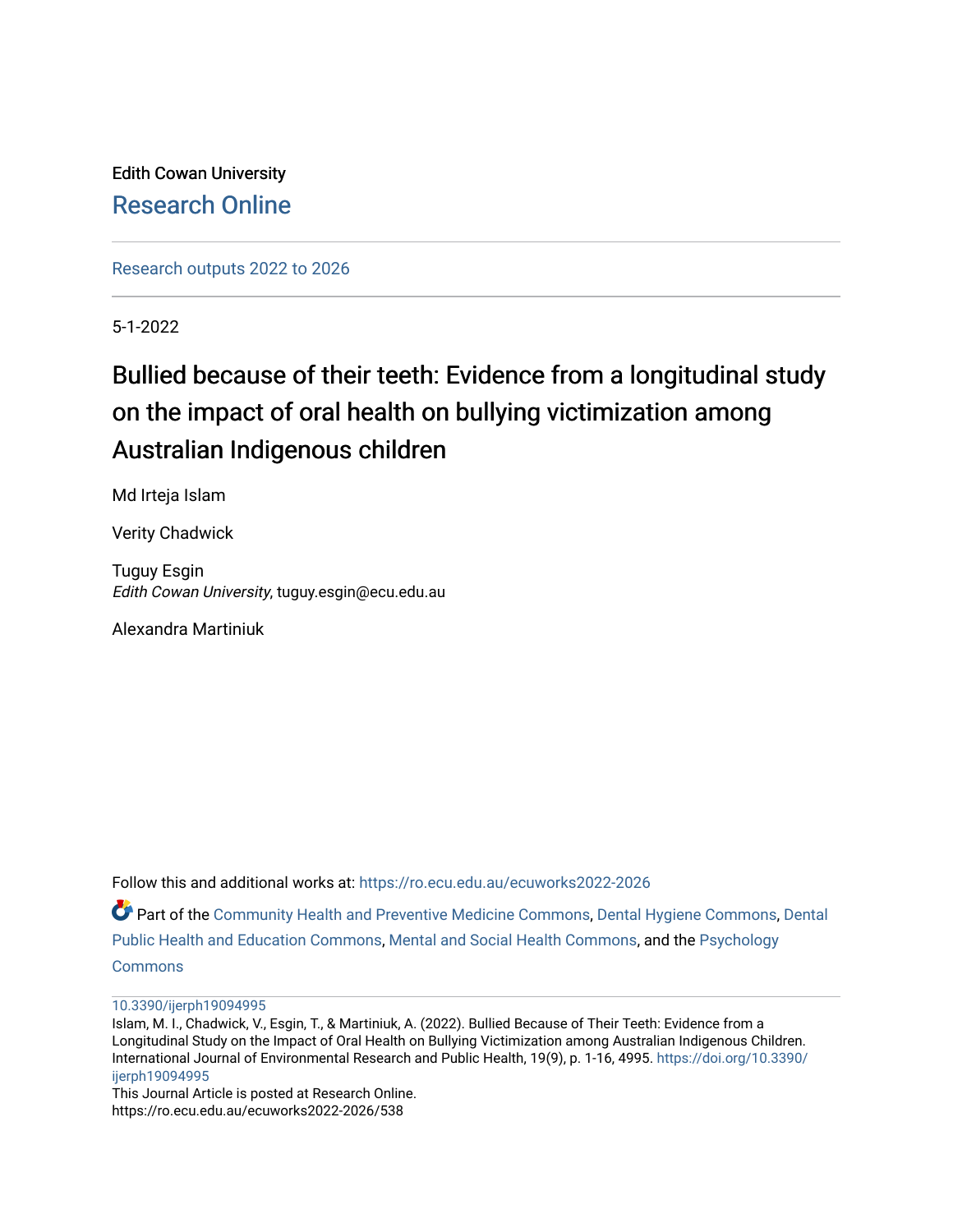



## *Article* **Bullied Because of Their Teeth: Evidence from a Longitudinal Study on the Impact of Oral Health on Bullying Victimization among Australian Indigenous Children**

**Md Irteja Islam 1,2,\* [,](https://orcid.org/0000-0001-7637-5907) Verity Chadwick <sup>3</sup> [,](https://orcid.org/0000-0003-4213-7219) Tuguy Esgin 4,5,[6](https://orcid.org/0000-0003-0277-4950) and Alexandra Martiniuk 1,7,8**

- <sup>1</sup> Sydney School of Public Health, Faculty of Medicine and Health, The University of Sydney, Edward Ford Building, A27 Fisher Road, Sydney, NSW 2006, Australia; alexandra.martiniuk@sydney.edu.au
- <sup>2</sup> Centre for Health Research, School of Business, The University of Southern Queensland, West Street, Darling Heights, Toowoomba, QLD 4350, Australia
- <sup>3</sup> Royal North Shore Hospital, Reserve Rd., St. Leonards, Sydney, NSW 2065, Australia; veritychadwickjackman@gmail.com
- <sup>4</sup> Discipline of Exercise and Sports Science, Faculty of Medicine and Health, The University of Sydney, Level 6 Susan Wakil Health Building D18, Western Ave, Camperdown, Sydney, NSW 2050, Australia; tuguy.esgin@sydney.edu.au
- <sup>5</sup> School of Medical and Health Sciences, Edith Cowan University, 270 Joondalup Drive, Joondalup, WA 6027, Australia
- <sup>6</sup> School of Management and Governance UNSW Business School, University of New South Wales, Kensington, Sydney, NSW 2052, Australia
- Office of the Chief Scientist, The George Institute for Global Health, Level 5/1 King Street, Newtown, Sydney, NSW 2042, Australia
- <sup>8</sup> Dalla Lana School of Public Health, The University of Toronto, 155 College St. Room 500, Toronto, ON M5T 3M7, Canada
- **\*** Correspondence: m.i.islam@sydney.edu.au; Tel.: +61-(0)-4-7064-1113

**Abstract:** Making life better for Indigenous peoples is a global priority. Although bullying and oral health have always been a topic of concern, there is limited information regarding the impact of this problem on the general population, with no evidence in this regard among the Australian Indigenous population. Thus, we aimed to quantify the relationship between bullying victimization and oral health problems by remoteness among 766 Australian Indigenous children aged between 10–15-years using data from the LSIC study. Bivariate and multilevel mixed-effect logistic regression analyses were employed. Findings indicated children self-reported bullying more than parents reported their children were being bullied (44% vs. 33.6%), with a higher percentage from rural/remote areas than urban areas. Parents reported that oral health problems increased the probability (OR 2.20,  $p < 0.05$ ) of being bullied, in Indigenous children living in urban areas. Racial discrimination, lower level of parental education and poor child oral hygiene increase the risk of bullying victimization. Parental happiness with life and a safe community were associated with a lower risk of bullying. Dental problems are linked with Australian Indigenous children experiencing bullying victimization. Cultural resilience and eliminating discrimination may be two modifiable paths to ameliorating health issues associated with bullying in the Australian Indigenous community.

**Keywords:** bullying; oral health; indigenous; children; Australia

### **1. Introduction**

In Australia, Aboriginal and Torres Strait Islander peoples (respectfully referred to hereafter as Indigenous) are flourishing. Many initiatives focus on empowering communities by engaging with local knowledge and influence [\[1\]](#page-13-0), and these collaborations between researchers and communities are not only working to achieve desired outcomes but also serve as exemplars of reconciliation. While these working relationships between



**Citation:** Islam, M.I.; Chadwick, V.; Esgin, T.; Martiniuk, A. Bullied Because of Their Teeth: Evidence from a Longitudinal Study on the Impact of Oral Health on Bullying Victimization among Australian Indigenous Children. *Int. J. Environ. Res. Public Health* **2022**, *19*, 4995. [https://doi.org/10.3390/](https://doi.org/10.3390/ijerph19094995) [ijerph19094995](https://doi.org/10.3390/ijerph19094995)

Academic Editor: Paul B. Tchounwou

Received: 22 February 2022 Accepted: 15 April 2022 Published: 20 April 2022

**Publisher's Note:** MDPI stays neutral with regard to jurisdictional claims in published maps and institutional affiliations.



**Copyright:** © 2022 by the authors. Licensee MDPI, Basel, Switzerland. This article is an open access article distributed under the terms and conditions of the Creative Commons Attribution (CC BY) license [\(https://](https://creativecommons.org/licenses/by/4.0/) [creativecommons.org/licenses/by/](https://creativecommons.org/licenses/by/4.0/)  $4.0/$ ).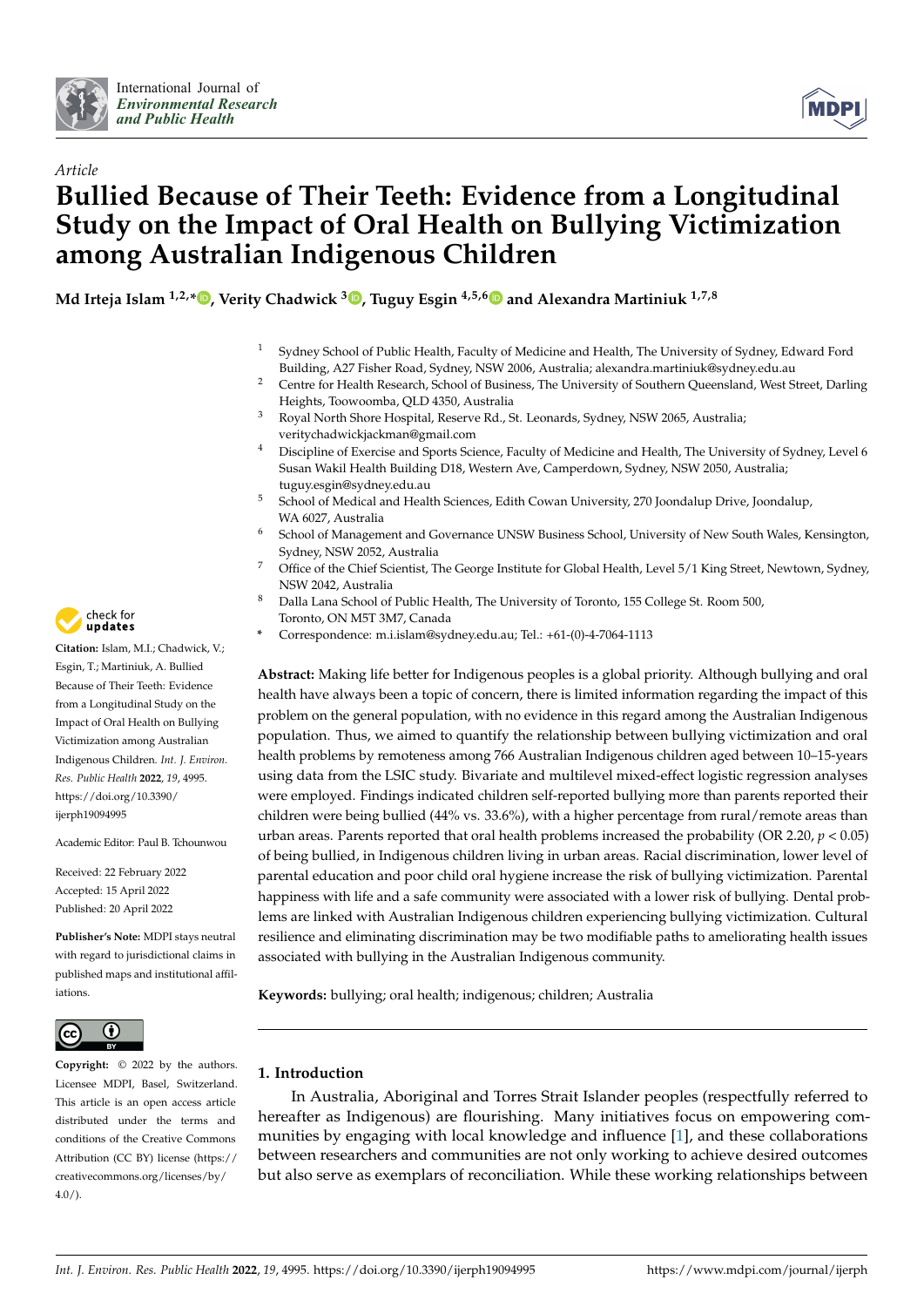communities, researchers and policymakers have not yet resulted in all the desired socioemotional well-being outcomes, such relationships work to ensure Indigenous communities' involvement, participation, ownership and endorsement of the implemented programs.

According to the most recent National Strategic Framework for Indigenous Australians [\[2\]](#page-13-1), a positive sense of social and emotional wellbeing (SEWB) is important for the overall health status (both physical and mental) of Indigenous peoples' although SEWB might vary across the course of their life. In broad terms, SEWB is a holistic model resulting from a web of interactions between individuals, families, kin, and the community. It also recognizes the significance of an individual's connection to land, culture, religion, and history, as well as how these affect the individual [\[3\]](#page-13-2). Previous studies indicate different variables affect children's SEWB compared to their parents [\[2](#page-13-1)[,4\]](#page-13-3). Miller et al. affirmed this by identifying some important factors that parents believe are attributable to Indigenous children's health and social outcome [\[5\]](#page-13-4). Moreover, evidence suggests since colonisation, many health issues have disproportionately affected Australian Indigenous adolescents, and dental problems are one of these [\[6–](#page-13-5)[10\]](#page-13-6). For instance, approximately 6 out of 10 Indigenous Australian children report dental decay and periodontal disease [\[10,](#page-13-6)[11\]](#page-13-7). Moreover, children with dental problems are more likely to live in rural/remote Australia and be from low-income families, contributing to geographical and financial access barriers to dental care [\[12\]](#page-13-8). Poor oral health causes pain and disfigurement and negatively influences the quality of life and general life satisfaction, and is associated with poor nutrition, diabetes, and cardiovascular disease [\[13–](#page-13-9)[15\]](#page-14-0). In general, poor dentition and poor oral health have also been linked to bullying in both children and adults [\[16](#page-14-1)[–18\]](#page-14-2).

Physical characteristics, including dentition, are remarkably important among adolescents, with attractiveness conveying high status in many group settings and playing a role in fitting in [\[19\]](#page-14-3). Therefore, deviations in 'normal' dentition can lead to bullying victimisation [\[17,](#page-14-4)[20](#page-14-5)[–24\]](#page-14-6). It is reported that children who had oversized front teeth, missing teeth, extra spaces between them, or coloured teeth with unusual shapes are more likely to be bullied [\[25\]](#page-14-7). Bullying can be physical, social, or psychological but it always involves unprovoked intent to harm [\[26\]](#page-14-8). Students who are bullied tend to suffer from poorer health [\[27\]](#page-14-9), lower self-esteem [\[28\]](#page-14-10), more somatic complaints [\[29\]](#page-14-11), interpersonal difficulties [\[30\]](#page-14-12), higher levels of loneliness [\[31\]](#page-14-13), depression and suicidal ideation, and anxiety [\[32\]](#page-14-14). Children who are bullied are more likely to both dislike [\[33\]](#page-14-15) and want to avoid school [\[34\]](#page-14-16), so their academic achievement tends to be lower, and levels of absenteeism tend to be higher [\[35\]](#page-14-17). Evidence suggests children from culturally and linguistically diverse backgrounds, socioeconomically disadvantaged schools and children living in rural/remote areas are more likely to be bullied compared to their counterparts [\[11,](#page-13-7)[36,](#page-14-18)[37\]](#page-14-19). Protective factors against childhood bullying include positive family characteristics (e.g., family functioning, family structure), good parental health and wellbeing, and above average motor skills [\[38,](#page-14-20)[39\]](#page-14-21). In addition, Indigenous culture reputed to have a protective effect in building strong families and safe communities for Indigenous children [\[40\]](#page-14-22). In Australia, the prevalence of childhood bullying varies. For example, a longitudinal study shows that 7 out of 10 non-Indigenous Australian aged 12–13 years had experienced bullying in the past-12 months [\[41\]](#page-14-23), while another study reported about 56% of children aged 10 years were bullied monthly in a year [\[42\]](#page-14-24).

Despite the recent increasing interest of researchers and clinicians in the psychological and functional consequences of poor oral health, little is known about the impact of oral health on bullying in children and adolescents [\[25](#page-14-7)[,43\]](#page-14-25). Further, a recently published systematic review acknowledged the association between poor dental health and bullying is controversial among school children and adolescents [\[42\]](#page-14-24). While, some Indigenous Australians have reported both bullying [\[26\]](#page-14-8) and poor oral health [\[44](#page-15-0)[–46\]](#page-15-1) as 'normal' problems to have. A few initiatives are aiming to improve these issues among Australian general populations, although separately e.g., [\[47](#page-15-2)[,48\]](#page-15-3). Moreover, to the best of our knowledge, no study has investigated the link between poor oral health and bullying victimization in Australian Indigenous children.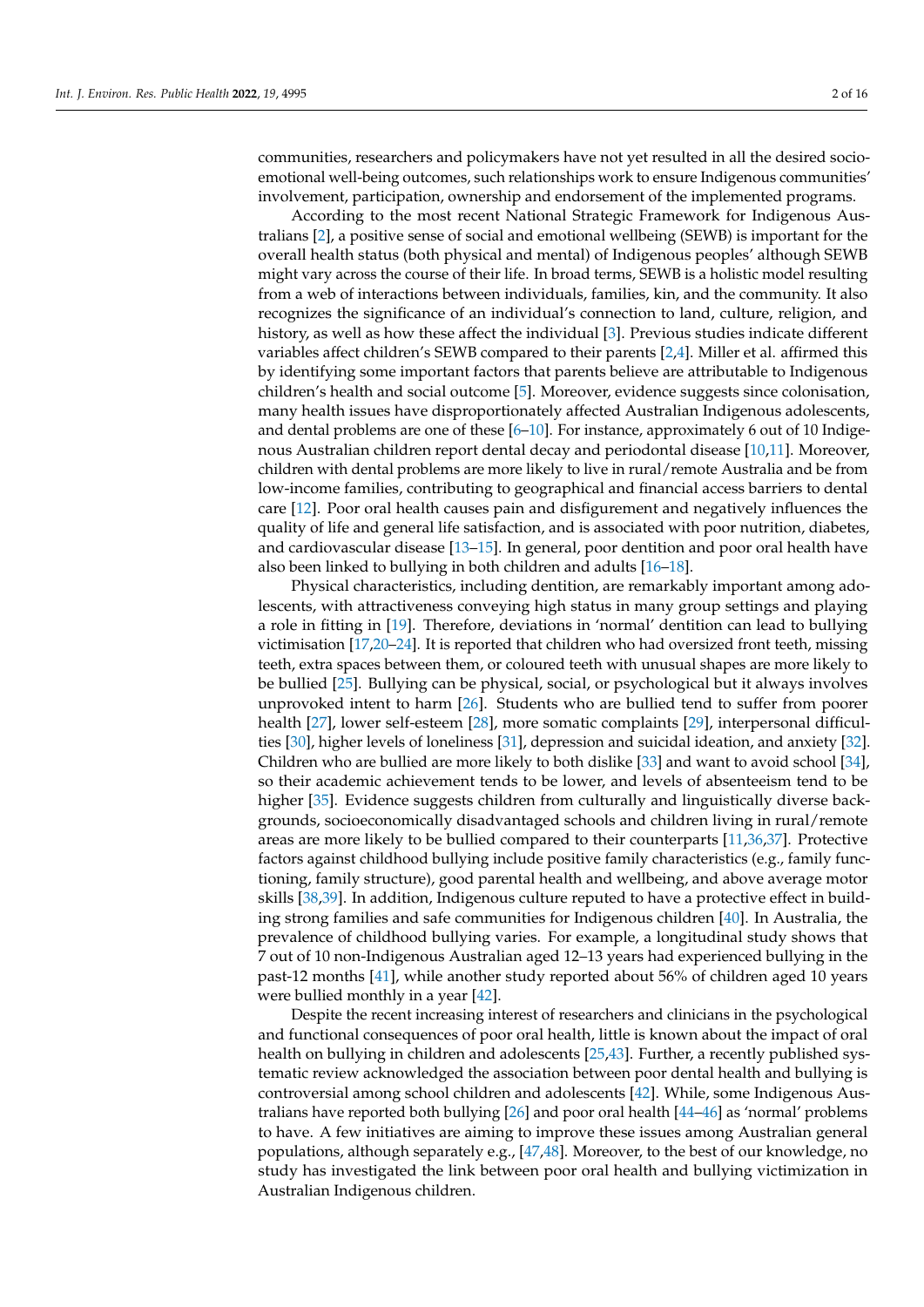Therefore, this study aims to help close the quantitative evidence gap about the contribution of oral health, and other sociodemographic variables, to the well-being of Australian Indigenous children. We first aimed to estimate the frequency of dental problems and bullying victimisation by area of location (rural/remote and urban. Secondly, we sought to explore if a relationship between bullying and poor oral health exists (stratified by remoteness) among Indigenous children aged 10–15 years using the latest survey data from the Longitudinal Study of Indigenous Children (LSIC).

#### **2. Materials and Methods**

This paper is being reported according to STROBE guidelines for observational studies [\[49\]](#page-15-4).

#### *2.1. Study Design*

Footprints in Time: The Longitudinal Study of Indigenous Children (LSIC), is the first large-scale prospective cohort study to focus on the strengths and challenges experienced by Australian Indigenous children and families [\[50,](#page-15-5)[51\]](#page-15-6). Extensive community engagement is one of the key components of the LSIC, as is the leadership, consisting of a steering committee that is predominantly Indigenous people [\[50,](#page-15-5)[52\]](#page-15-7).

The LSIC team originally recruited two cohorts of Indigenous children—the younger  $(B)$  cohort (aged 0.5–2.0 years) and the older  $(K)$  cohort (aged 3.5–5.0 years) at a baseline survey in 2008 (termed Wave 1). A non-random, purposive sampling design, with 11 clusters were chosen by the LSIC to be broadly representative of the socioeconomic and community contexts where Indigenous children live [\[50](#page-15-5)[,53\]](#page-15-8). A total of 1671 children were enrolled at Wave 1 and were involved in the following waves where possible. The sample retention was 88% from previous waves at Wave 11 (the most current wave available for analysis) in 2018 [\[52\]](#page-15-7). Data were collected annually via face-to-face interviews between an Indigenous interviewer and the respondent (study child, parent or primary caregiver). Each eligible family was contacted, and voluntary written informed consent was obtained from parents/caregivers for their children [\[52\]](#page-15-7). Ethical approval has been obtained from the Human Research Ethics Committees of the Australian Government Department of Health and each state, territory, or region. More details regarding the study design and data collection procedure have been reported elsewhere [\[50,](#page-15-5)[52,](#page-15-7)[54\]](#page-15-9).

#### *2.2. Participants*

The current study included 1256 Indigenous children aged 10–15 years at the time of Wave 11 of the LSIC in 2018. Out of 1256 children, 754 and 502 children were from B-cohort and K-cohort, respectively. Figure [1](#page-3-0) shows the flow diagram of the final analytical sample (*n* = 766). Participants included in our study are those who have completed data on the outcome variable (i.e., bullying victimization) and main exposure variable (i.e., oral health) obtained from the parent questionnaire and study child questionnaire. The categories of 'Don't know', 'Prefer not to say' and 'Refused' responses were omitted. A complete case analysis (CCA) was performed since data were missing completely at random and were representative of the entire study sample. Moreover, CCA typically produces unbiased *Int. J. Environ. Res. Public Health*  results in regression models as it uses actual data, rather than simulated data [ **2022**, *19*, x 4 of 18 [55\]](#page-15-10).

<span id="page-3-0"></span>

<sup>1</sup>B-cohort: Baby cohort born between December 2006 and November 2007<br><sup>2</sup>K-cohort: Kindergarten cohort born between December 2003 and November 2004

**Figure 1.** Flow diagram showing the selection of samples in the final analysis. **Figure 1.** Flow diagram showing the selection of samples in the final analysis.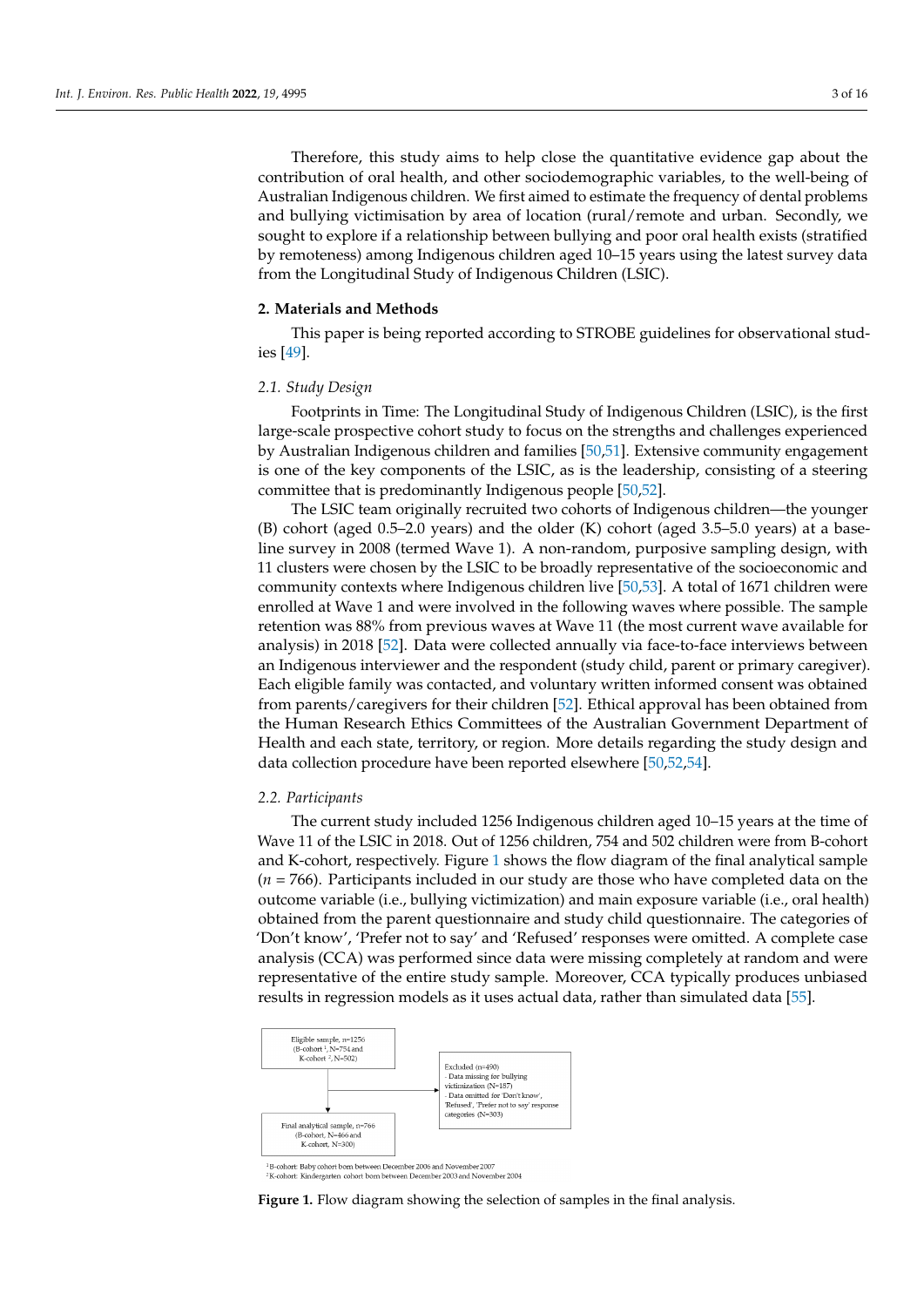#### *2.3. Measures*

Evidence from the literature informed our selection of variables for the study. Previous studies indicated predisposing factors (e.g., age, gender, schooling, parental education and occupation, racism), enabling factors (e.g., remoteness, family income, socioeconomic status), strength-based protective factors (e.g., family functioning, personal wellness and wellbeing, community safety), as key features related to mental health among Indigenous populations [\[56](#page-15-11)[–58\]](#page-15-12). The health variables of interest were dental and oral health problems. The measures used are summarized in Table [1.](#page-5-0)

| <b>Variables</b>           | Longitudinal Study of Indigenous<br>Children (LSIC) Interview<br><b>Question Wording or Description</b>                                                                                                                                                                                                                                                                                                                                                                            | Data Source                            | <b>Coding for Analysis</b>                              |
|----------------------------|------------------------------------------------------------------------------------------------------------------------------------------------------------------------------------------------------------------------------------------------------------------------------------------------------------------------------------------------------------------------------------------------------------------------------------------------------------------------------------|----------------------------------------|---------------------------------------------------------|
| Outcome variables          |                                                                                                                                                                                                                                                                                                                                                                                                                                                                                    |                                        |                                                         |
| Bullying victimization     | Has the study child been bullied (or<br>treated unfairly) at school (in the<br>previous 12 months)?                                                                                                                                                                                                                                                                                                                                                                                | Both-parent and child<br>questionnaire | $1 = Yes, 0 = No$                                       |
| Remoteness                 | Australian Statistical Geography<br>Standard (ASGC) Remoteness area<br>2016                                                                                                                                                                                                                                                                                                                                                                                                        | Both-parent and child<br>questionnaire | $1 =$ Major cities,<br>$0 = \text{Rural}/\text{Remote}$ |
| Main explanatory variables |                                                                                                                                                                                                                                                                                                                                                                                                                                                                                    |                                        |                                                         |
| Dental problems            | Has the study child ever had any of<br>the following problems with (his/her)<br>teeth or gums?<br>Any cavities, holes, or tooth<br>$\overline{\phantom{a}}$<br>decay<br>Teeth pulled out because of<br>$\overline{\phantom{a}}$<br>decay<br>Abscesses or inflammation<br>Pain, swelling for more than<br>one week<br>Bleeding gums<br>Accident-causing breakage or<br>$\overline{\phantom{a}}$<br>loss<br>Overcrowding, needs<br>braces/plate/retainer<br>Any other teeth problems | Parent questionnaire                   | $1 = Yes, 0 = No$                                       |

**Table 1.** List of variables.

### Sociodemographic covariates

| Age                                   | Age of study child (in years)                                  | Both-parent and child<br>questionnaire | $1 = 13$ to 15, 0 = 10 to<br>$\leq$ 12                                                 |
|---------------------------------------|----------------------------------------------------------------|----------------------------------------|----------------------------------------------------------------------------------------|
| Gender                                | Gender of the study child                                      | Both—parent and child<br>questionnaire | $1 = Boys, 0 = Girls$                                                                  |
| School grade                          | In what year/grade is the study child<br>currently enrolled?   | Both-parent and child<br>questionnaire | $1 = Yes. 0 = No$                                                                      |
| School type                           | What kind of school does study child<br>go to?                 | Parent questionnaire                   | $2 = Government$ ,<br>$1 =$ Catholic, $0 =$<br>Private                                 |
| Parents' educational<br>qualification | What was the highest qualification<br>that you have completed? | Parent questionnaire                   | $2 = Diploma$ and<br>above, $1 =$ Certificate<br>III or IV, $0 =$ Year 12<br>and below |
| Parents' employment status            | Do you have a job?                                             | Parent questionnaire                   | $1 =$ Employed,<br>$0 =$ Unemployed                                                    |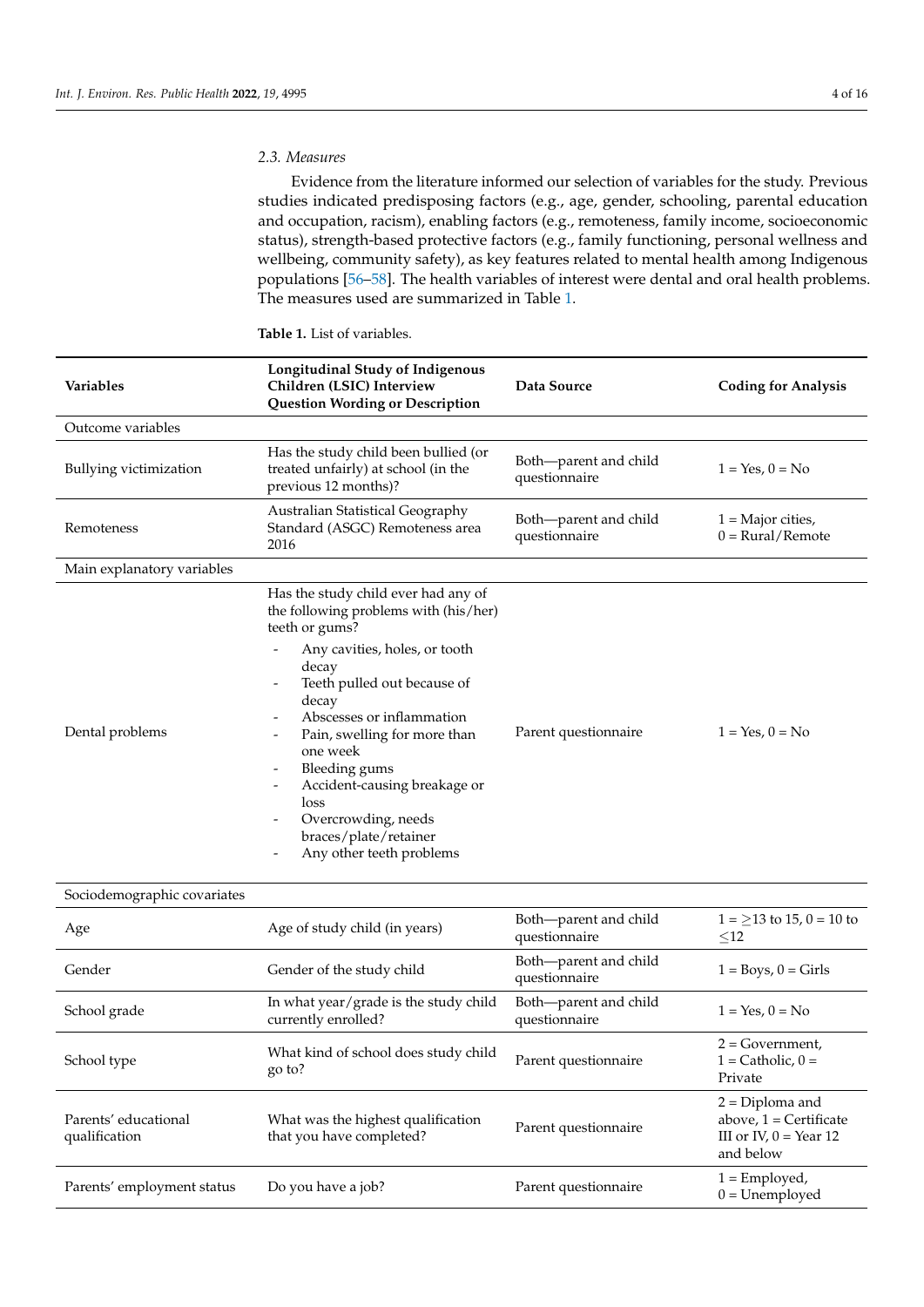| Variables                                   | <b>Longitudinal Study of Indigenous</b><br>Children (LSIC) Interview<br><b>Question Wording or Description</b>                                                                                                                                                                                                                                                                                                                             | Data Source                            | <b>Coding for Analysis</b>                                                                                                         |
|---------------------------------------------|--------------------------------------------------------------------------------------------------------------------------------------------------------------------------------------------------------------------------------------------------------------------------------------------------------------------------------------------------------------------------------------------------------------------------------------------|----------------------------------------|------------------------------------------------------------------------------------------------------------------------------------|
| Parents' satisfaction with life             | How much do you agree or disagree<br>with the following statement? In<br>general, I am happy with how things<br>are for me in my life right now. Note<br>that 'overall satisfaction with life' is a<br>direct indicator of SEWB across<br>different populations-children,<br>young people and adults [59]                                                                                                                                  | Parent questionnaire                   | $2 =$ Unhappy,<br>$1 = \text{Neither}, 0 = \text{Happy}$                                                                           |
| Community safety                            | Do you (parent and child asked<br>separately) think where you live/in<br>your community that is safe during<br>the day and at night?                                                                                                                                                                                                                                                                                                       | Both-parent and child<br>questionnaire | $1 =$ Safe, $0 =$ Unsafe                                                                                                           |
| Child oral hygiene practice                 | How often are study child's teeth<br>cleaned?                                                                                                                                                                                                                                                                                                                                                                                              | Both-parent and child<br>questionnaire | $1 =$ Rarely/never,<br>$0 =$ Once a day or more                                                                                    |
| Family functioning                          | Do your family get along well with<br>each other? Note that 'family<br>functioning' is multi-component<br>factor (includes cohesion, safety at<br>home and perceived parental<br>support), and good family<br>functioning found to be protective<br>against school bullying [60].                                                                                                                                                          | Both-parent and child<br>questionnaire | $1 = \text{Very good}/\text{Good}$ ,<br>$0 = \text{Fair}/\text{Poor}$                                                              |
| Family experiences racial<br>discrimination | How often does your family<br>experience racism, discrimination, or<br>prejudice?                                                                                                                                                                                                                                                                                                                                                          | Both-parent and child<br>questionnaire | $1 =$ Frequently,<br>$0 = Occasionally/Neve$                                                                                       |
| Family income                               | How much money do you usually get<br>from all of your sources of income in<br>total, (including your partner), after<br>deductions are taken out, such as tax,<br>quarantined payments, etc.?                                                                                                                                                                                                                                              | Parent questionnaire                   | $2 = High ($2000 or$<br>more per fortnight), 1<br>= Medium (\$800-\$1999<br>per fortnight), $0 = Low$<br>(\$0-\$799 per fortnight) |
| SEIFA IRSAD quintiles                       | The SEIFA (Socio-Economic Indexes<br>for Areas) IRSAD (Index of Relative<br>Socio-economic Advantage and<br>Disadvantage) is used to estimate<br>area-level SES. A lowest IRSAD score<br>(Quintile 1, 0-20%) signifies greater<br>disadvantage, as well as a lack of<br>advantages in general and highest<br>IRSAD score (Quintile 5, 80-100%),<br>indicates greater advantages as well<br>as a lack of disadvantage at the area<br>level. | Parent questionnaire                   | $4 = Q5$ (Most<br>advantaged), $3 = Q4$ ,<br>$2 = Q3, 1 = Q2, 0 = Q1$<br>(Most disadvantaged)                                      |

#### <span id="page-5-0"></span>**Table 1.** *Cont.*

#### *2.4. Data Analyses*

Initially, the characteristics of the sample ( $n = 766$ ) from Wave 11 of the LSIC were outlined by descriptive statistics in the form of frequency (*n*) and percentages (%), according to the Australian Statistical Geography Standard (ASGC) Remoteness area across categories of explanatory sociodemographic variables. Then, Pearson's Chi-squared tests were deployed to examine the bivariate associations between each explanatory variable and the main outcome variable. Following this, as recommended by the LSIC research team, multilevel logistic models were used to examine the association between explanatory variables (oral health and other covariates) and outcome variables (bullying victimization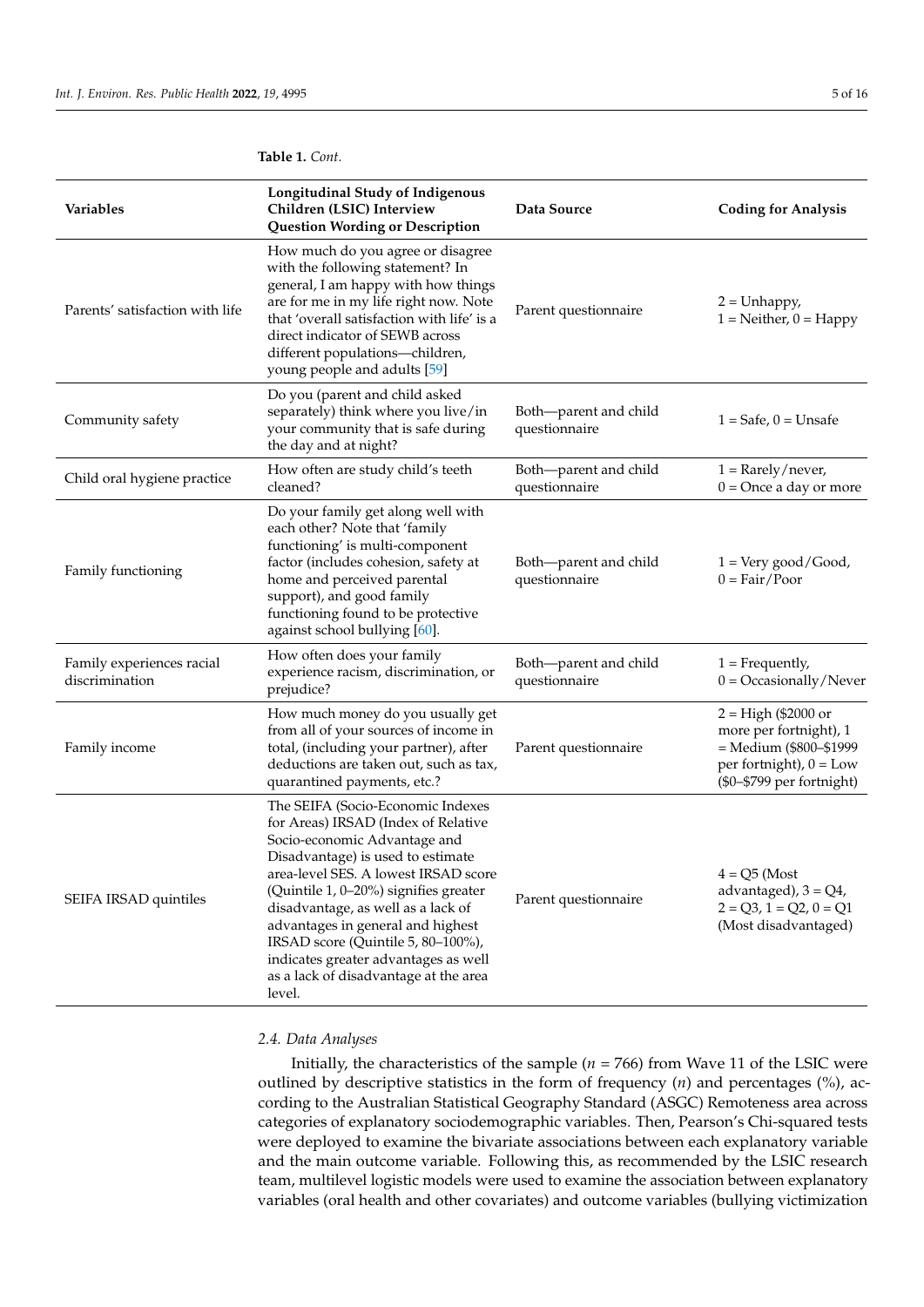by remoteness) [\[54\]](#page-15-9). Predictors were included in the adjusted model only if a covariate was statistically significant  $(p < 0.05)$  in the bivariate analyses. We used multilevel mixed-effect logistic regression models as it adjusts parameter estimates and standard error for the clustering of study participants within a geographical area. We use Stata/SE 14.1 for all analyses and report adjusted odds ratios (aOR) with 95% confidence intervals (95% CI) for each model.

#### **3. Results**

#### *3.1. Sample Characteristics*

Characteristics of the final sample by remoteness are shown in Table [2.](#page-7-0) In this study, more than two-thirds of Indigenous children (67.4%) were living in the rural/remote areas, and 32.6% were in the major cities. Overall, there was a high proportion of children aged between  $10$ – $\leq$ 12 years compared to the  $\geq$ 13–15 years age-group, but distributions for gender were similar. More than 50% of children were enrolled in Grade 5 and Grade 6 with a higher proportion in rural/remote areas, and 83% of children attended a government school for education. Most parents (about 50%) had completed Year-12/below with a higher percentage in rural/remote areas (71.7%) than in major cities (28.4%), while the proportion of employed parents was higher in rural/remote areas (64.1%) compared to those living in major cities (35.9%). Table [2](#page-7-0) also shows a similar pattern for parents' happiness with life, safe community and good family functioning with percentages around 32% in cities and 68% in rural/remote areas for each category, respectively. Unfortunately, almost 49% of the Indigenous families had experienced racial discrimination, where 40% of them were living in major cities and about 40% were in the rural/remote areas. Most of the families had a medium to high income per fortnight, but according to SEIFA IRSAD quintiles, a higher percentage of families (more than 72%) were from the most disadvantaged groups (Q1–Q2) compared to advantaged groups (Q3–Q5) in Table [2.](#page-7-0)

|                                     | Total              | <b>Major Cities</b> | Rural/Remote       |
|-------------------------------------|--------------------|---------------------|--------------------|
|                                     | $n\left(\%\right)$ | $n\left(\%\right)$  | $n\left(\%\right)$ |
| Total                               | 766 (100.0)        | 250(32.6)           | 516 (67.4)         |
| Age (Mean = $12.25$ , SD = $1.49$ ) |                    |                     |                    |
| 10 to $\leq$ 12                     | 466 (60.8)         | 152 (32.6)          | 314 (67.4)         |
| $>12$ to $15$                       | 300 (39.2)         | 98 (32.7)           | 202(67.3)          |
| Gender                              |                    |                     |                    |
| <b>Boys</b>                         | 381 (49.7)         | 122(32.0)           | 259(68.0)          |
| Girls                               | 385 (50.3)         | 128 (33.3)          | 257 (66.7)         |
| School Grade                        |                    |                     |                    |
| Grade 4                             | 15(2.0)            | 4(26.7)             | 11(73.3)           |
| Grade 5                             | 232 (30.3)         | 74 (31.9)           | 158(68.1)          |
| Grade 6                             | 201 (26.2)         | 71 (35.3)           | 130 (64.7)         |
| Grade 7                             | 34 (4.4)           | 6(17.7)             | 28(82.3)           |
| Grade 8                             | 184 (24.0)         | 60(32.6)            | 124 (67.4)         |
| Grade 9                             | 100(13.1)          | 35(35.0)            | 65(65.0)           |
| School type                         |                    |                     |                    |
| Private                             | 52(6.8)            | 25(48.1)            | 27(51.9)           |
| Catholic                            | 76 (9.9)           | 33 (43.4)           | 43(56.6)           |
| Government                          | 638 (83.3)         | 192 (30.1)          | 446 (69.9)         |
| Parents' educational qualification  |                    |                     |                    |
|                                     | $n\left(\%\right)$ | $n\ (\%)$           | $n\ (\%)$          |
| Year 12 or below                    | 381 (49.7)         | 108(28.4)           | 273 (71.7)         |
| Certificate III or IV               | 240 (31.3)         | 73 (30.4)           | 167(69.6)          |
| Diploma or above                    | 145 (18.9)         | 69 (47.6)           | 76 (52.4)          |

**Table 2.** Sample characteristics.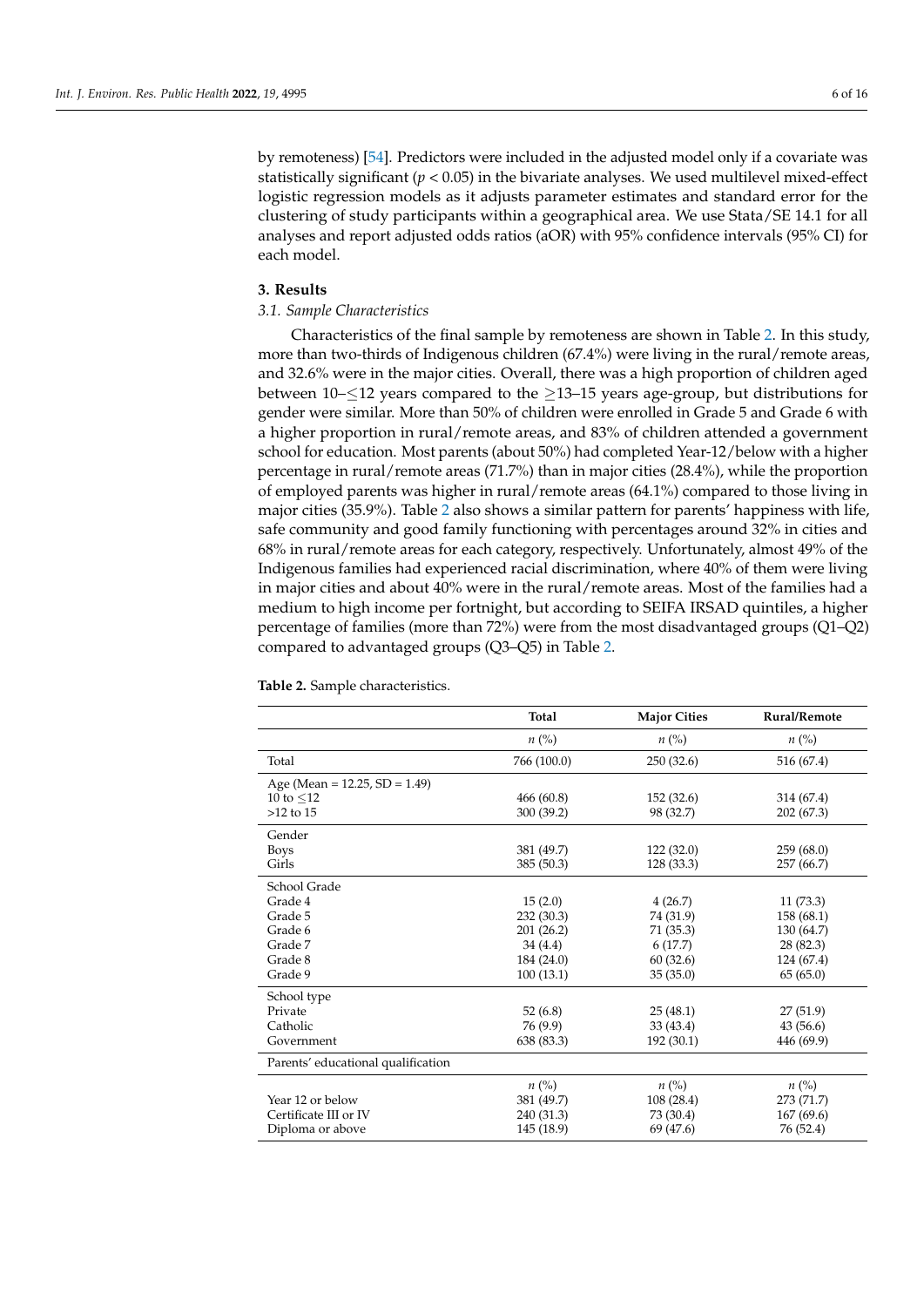|                                     | Total      | <b>Major Cities</b> | Rural/Remote |
|-------------------------------------|------------|---------------------|--------------|
| Parents' employment status          |            |                     |              |
| Unemployed                          | 315(41.1)  | 88 (27.9)           | 227 (72.1)   |
| Employed                            | 451 (58.9) | 162(35.9)           | 289 (64.1)   |
| Parents' satisfaction with life     |            |                     |              |
| Unhappy                             | 63(8.2)    | 24(38.1)            | 39(61.9)     |
| Neither                             | 78 (10.2)  | 28 (35.9)           | 50(64.1)     |
| Happy                               | 625(81.6)  | 198 (31.7)          | 427 (68.3)   |
| Community safety                    |            |                     |              |
| Safe                                | 704 (91.9) | 230 (32.7)          | 474 (67.3)   |
| Unsafe                              | 62(8.1)    | 20(32.3)            | 42 (67.7)    |
| Child oral hygiene practice         |            |                     |              |
| Once a day or more                  | 637 (83.2) | 213 (33.4)          | 424 (66.6)   |
| Rarely or never                     | 129 (16.8) | 37 (28.7)           | 92 (71.3)    |
| Family functioning                  |            |                     |              |
| Fair/Poor                           | 20(2.6)    | 6(30.0)             | 14 (70.0)    |
| Very good/Good                      | 746 (97.4) | 244 (32.7)          | 502 (67.3)   |
| Family experiences racial           |            |                     |              |
| discrimination                      |            |                     |              |
| No                                  | 392 (51.2) | 97 (24.7)           | 295 (75.3)   |
| Yes                                 | 374 (48.8) | 153 (40.9)          | 221 (59.1)   |
| Family income                       |            |                     |              |
| Low (\$0-\$799 per fortnight)       | 75(9.8)    | 22(29.3)            | 53 (70.7)    |
| Medium (\$800-\$1999 per fortnight) | 348 (45.4) | 97 (27.9)           | 251 (72.1)   |
| High (\$2000 or more per fortnight) | 343 (44.8) | 131 (38.2)          | 212 (61.8)   |
| SEIFA IRSAD quintiles               |            |                     |              |
| Q1- Most disadvantaged              | 371 (48.4) | 91 (24.5)           | 280 (75.5)   |
| Q <sub>2</sub>                      | 182 (23.8) | 51(28.0)            | 131(72.0)    |
| Q3                                  | 114 (14.9) | 51 (44.7)           | 63(55.3)     |
| Q <sub>4</sub>                      | 65(8.5)    | 34 (52.3)           | 31 (47.7)    |
| Q5-Most advantaged                  | 34 (4.4)   | 23 (67.7)           | 11(32.3)     |

#### <span id="page-7-0"></span>**Table 2.** *Cont.*

#### *3.2. Prevalence of Bullying and Dental Problems*

Overall, 273 (35.6%) Indigenous children had any dental problems, 92 (33.7%) from major cities and 181 (66.3%) from rural/remote areas (Figure [2\)](#page-7-1). Of the total respondents, the percentages of being bullied were higher when reported by children themselves compared to reporting by the parent (44.4% vs. 33.6%). Figure [2](#page-7-1) also depicts that bullying victimization was more prevalent among those who were living in rural/remote areas compared to those who were living in major cities.

<span id="page-7-1"></span>

**Figure 2.** Prevalence (%) of dental problem and bullying victimization. **Figure 2.** Prevalence (%) of dental problem and bullying victimization.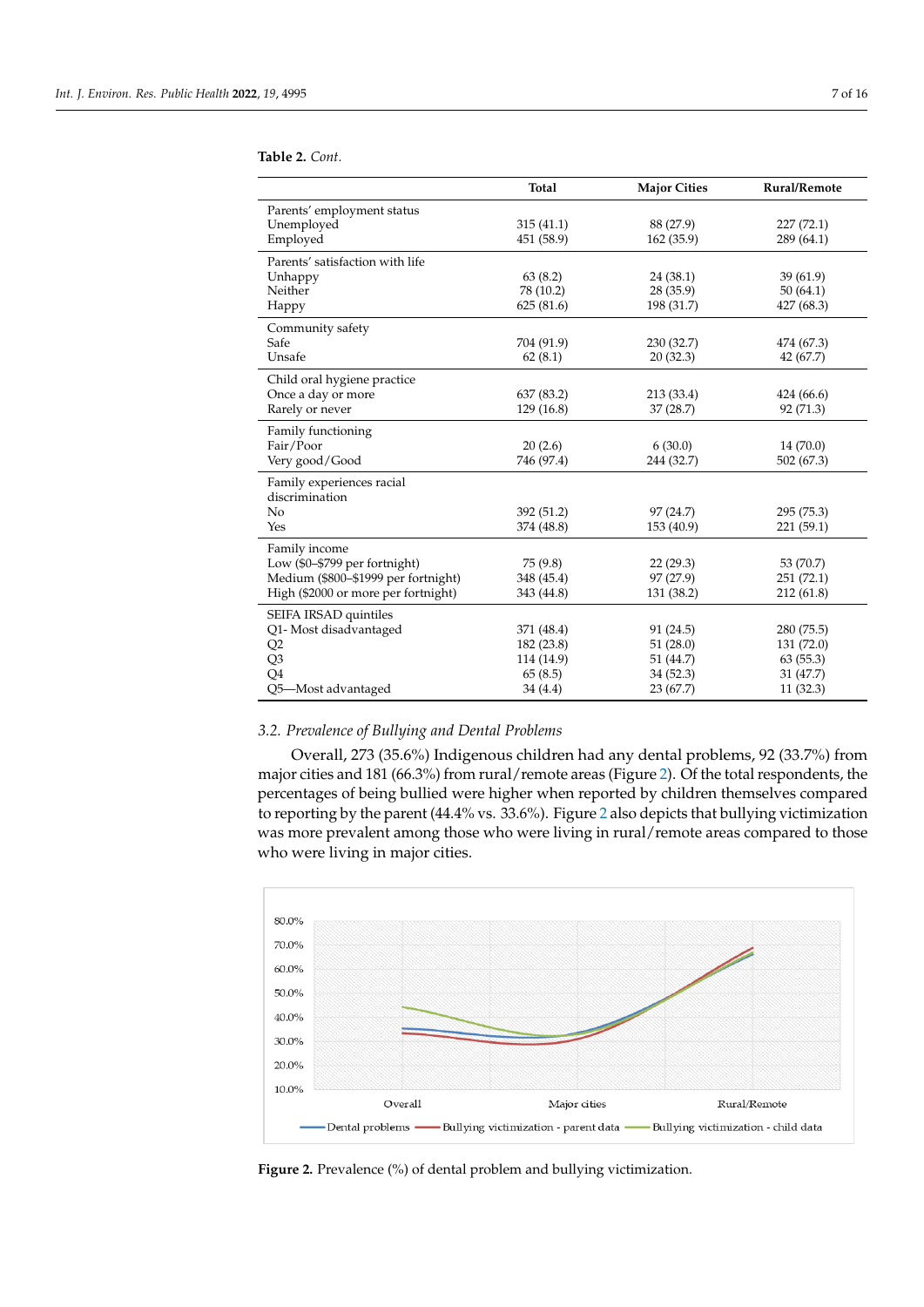#### *3.3. Bivariate Relationships between Explanatory Variables and Bullying Victimization*

As parents reported in Table [3,](#page-8-0) 47.5% (*p* < 0.05) of bullied children living in major cities had dental problems, while the percentage was 40.7% (*p* < 0.05) in rural/remote areas. More than 70% of parents of bullied children were satisfied with their life in major cities compared to those who reported neither or were unhappy. Bullied children living either in major cities or in rural/remote areas felt they had safe communities but unfortunately still experienced racism ( $p < 0.05$  for all).

<span id="page-8-0"></span>**Table 3.** Bivariate associations between explanatory variables and bullying victimization by remoteness—Parent data.

|                                                                        | <b>Bullying Victimization-Parent Data</b>             |                 |                         |                 |
|------------------------------------------------------------------------|-------------------------------------------------------|-----------------|-------------------------|-----------------|
|                                                                        | Major Cities $(n = 80)$<br>Rural/Remote ( $n = 177$ ) |                 |                         |                 |
|                                                                        | $n\ (\%)$                                             | <i>p</i> -Value | $n\ (\%)$               | <i>p</i> -Value |
| Dental problems                                                        |                                                       | $0.016*$        |                         | $0.050*$        |
| No                                                                     | 42 (52.5)                                             |                 | 105(59.3)               |                 |
| Yes                                                                    | 38 (47.5)                                             |                 | 72 (40.7)               |                 |
| Age<br>10 to $\leq$ 12                                                 | 48 (60.0)                                             | 0.859           | 112 (63.3)              | 0.415           |
| $>12$ to $15$                                                          | 32 (40.0)                                             |                 | 65 (36.7)               |                 |
| Gender                                                                 |                                                       | 0.422           |                         | 0.689           |
| <b>Boys</b>                                                            | 42 (52.5)                                             |                 | 91 (51.4)               |                 |
| Girls                                                                  | 38 (47.5)                                             |                 | 86 (48.6)               |                 |
| School Grade                                                           |                                                       | 0.931           |                         | 0.629           |
| Grade 4<br>Grade 5                                                     | 1(1.2)<br>22 (27.5)                                   |                 | 2(1.1)<br>57 (32.2)     |                 |
| Grade 6                                                                | 25(31.3)                                              |                 | 49 (27.7)               |                 |
| Grade 7                                                                | 1(1.2)                                                |                 | 7(4.0)                  |                 |
| Grade 8                                                                | 19(23.8)                                              |                 | 40(22.6)                |                 |
| Grade 9                                                                | 12(15.0)                                              |                 | 22(12.4)                |                 |
| School type                                                            |                                                       | 0.735           |                         | 0.812           |
| Private                                                                | 9(11.3)                                               |                 | 10(5.7)                 |                 |
| Catholic<br>Government                                                 | 12(15.0)<br>59 (73.7)                                 |                 | 13(7.3)<br>154 (87.0)   |                 |
|                                                                        |                                                       |                 |                         |                 |
| Parents' educational qualification<br>Year 12 or below                 | 33 (30.6)                                             | 0.872           | 81 (29.7)               | 0.061           |
| Certificate III or IV                                                  | 25(34.3)                                              |                 | 67(40.1)                |                 |
| Diploma or above                                                       | 22(31.9)                                              |                 | 29 (38.2)               |                 |
| Parents' employment status                                             |                                                       | 0.601           |                         | 0.871           |
| Unemployed                                                             | 30 (37.5)                                             |                 | 77 (43.5)               |                 |
| Employed                                                               | 50 (62.5)                                             |                 | 100(56.5)               |                 |
| Parents' happiness with life                                           |                                                       | $0.014*$        |                         | 0.619           |
| Unhappy                                                                | 14 (17.5)                                             |                 | 12(6.8)                 |                 |
| Neither                                                                | 9(11.3)                                               |                 | 20(11.3)                |                 |
| Happy                                                                  | 57 (71.2)                                             |                 | 145 (81.9)              |                 |
| Community safety<br>Safe                                               | 69 (86.3)                                             | $0.022*$        |                         | $0.010*$        |
| Unsafe                                                                 | 11 (13.7)                                             |                 | 155 (87.6)<br>22 (12.4) |                 |
|                                                                        |                                                       | 0.061           |                         | 0.384           |
| Oral hygiene practice<br>Once a day or more                            | 64 (80.0)                                             |                 | 144 (79.7)              |                 |
| Rarely or never                                                        | 16(20.0)                                              |                 | 33(20.3)                |                 |
| Family functioning                                                     |                                                       | 0.415           |                         | 0.068           |
| Fair/Poor                                                              | 1(1.3)                                                |                 | 8(4.5)                  |                 |
| Very good/Good                                                         | 79 (98.7)                                             |                 | 169 (95.5)              |                 |
| Family experiences racism                                              |                                                       | $< 0.001$ ***   |                         | $< 0.001$ ***   |
| No                                                                     | 17(21.3)                                              |                 | 77 (43.5)               |                 |
| Yes                                                                    | 63 (78.8)                                             |                 | 100(56.5)               |                 |
| Family income                                                          |                                                       | 0.096           |                         | 0.324           |
| Low $(90 - $799$ per fortnight)<br>Medium (\$800-\$1999 per fortnight) | 11 (13.7)<br>33 (41.3)                                |                 | 23(13.0)<br>85 (48.0)   |                 |
| High (\$2000 or more per fortnight)                                    | 36(45.0)                                              |                 | 69 (39.0)               |                 |
| SEIFA IRSAD quintiles                                                  |                                                       | 0.744           |                         | 0.569           |
| Q1-Most disadvantaged                                                  | 26 (32.5)                                             |                 | 88 (49.7)               |                 |
| Q <sub>2</sub>                                                         | 20(25.0)                                              |                 | 51(28.8)                |                 |
| Q <sub>3</sub>                                                         | 15 (18.7)                                             |                 | 24 (13.6)               |                 |
| Q4                                                                     | 11 (13.8)                                             |                 | 11(6.2)                 |                 |
| Q5-Most advantaged                                                     | 8(10.0)                                               |                 | 3(1.7)                  |                 |

Level of significance:  $p < 0.05$ <sup>\*</sup>,  $p < 0.01$ <sup>\*\*</sup>,  $p < 0.001$ <sup>\*\*\*</sup>.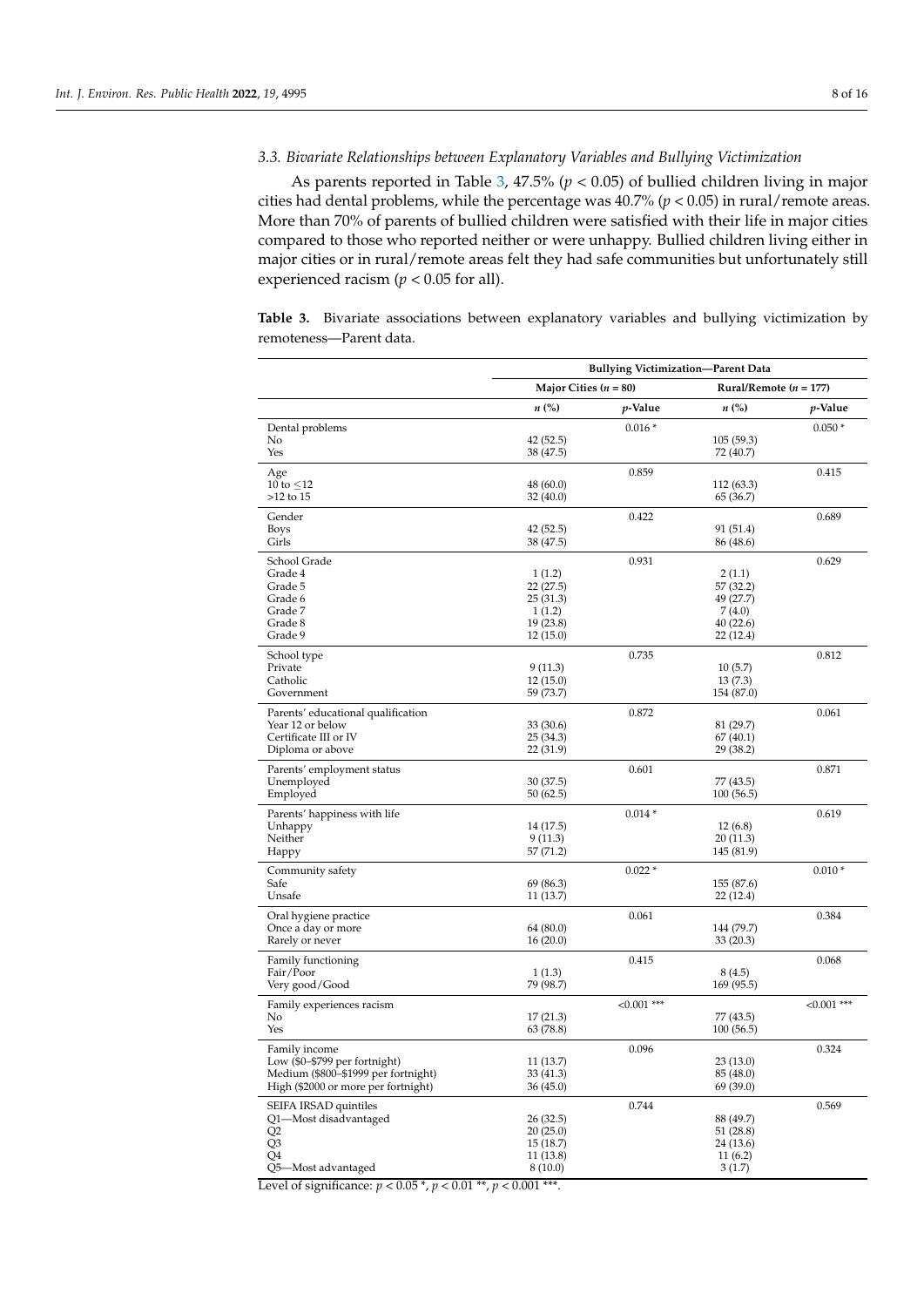Child-reported data in Table [4](#page-9-0) shows that Indigenous children living in cities with dental problems experience bullying victimization ( $p < 0.05$ ). Age and parental happiness were associated with this bullying victimization for children living in major cities. While bullied children living in rural/remote areas were associated with age, feelings regarding the community being unsafe and oral hygiene practices ( $p < 0.05$  for all).

<span id="page-9-0"></span>**Table 4.** Bivariate relationship between explanatory variables and bullying victimization by remoteness—Child data.

|                                           | <b>Bullying Victimization-Child Data</b> |                 |                            |                 |
|-------------------------------------------|------------------------------------------|-----------------|----------------------------|-----------------|
|                                           | Major Cities $(n = 113)$                 |                 | Rural/Remote ( $n = 227$ ) |                 |
|                                           | $n\ (\%)$                                | <i>p</i> -Value | $n\ (\%)$                  | <i>p</i> -Value |
| Dental problems                           |                                          | $0.027*$        |                            | 0.054           |
| No                                        | 63(55.7)                                 |                 | 137 (60.4)                 |                 |
| Yes                                       | 50(44.3)                                 |                 | 90 (39.6)                  |                 |
| Age                                       |                                          | $< 0.001$ ***   |                            | $< 0.001$ ***   |
| 10 to £12<br>$\geq$ 13 to 15              | 90 (79.7)<br>23(20.3)                    |                 | 161 (70.9)<br>66 (29.1)    |                 |
| Gender                                    |                                          | 0.217           |                            | 0.602           |
| <b>Boys</b>                               | 60(53.1)                                 |                 | 111 (48.9)                 |                 |
| Girls                                     | 53 (46.9)                                |                 | 116(51.1)                  |                 |
| School Grade                              |                                          | 0.080           |                            | 0.110           |
| Grade 4                                   | 0(0.0)                                   |                 | 4(1.8)                     |                 |
| Grade 5                                   | 45 (39.8)                                |                 | 80 (35.2)                  |                 |
| Grade 6<br>Grade 7                        | 44 (38.9)<br>2(1.8)                      |                 | 65 (28.6)<br>14(6.2)       |                 |
| Grade 8                                   | 15(13.3)                                 |                 | 46 (20.3)                  |                 |
| Grade 9                                   | 7(6.2)                                   |                 | 18(7.9)                    |                 |
| School type                               |                                          | 0.812           |                            | 0.233           |
| Private                                   | 10(8.8)                                  |                 | 8(3.5)                     |                 |
| Catholic                                  | 16(14.2)                                 |                 | 17(7.5)                    |                 |
| Government                                | 87 (77.0)                                |                 | 202 (89.0)                 |                 |
| Parents' educational qualification        |                                          | 0.762           |                            | 0.010           |
| Year 12 or below                          | 46 (40.7)                                |                 | 104 (45.8)                 |                 |
| Certificate III or IV<br>Diploma or above | 34(30.1)<br>33(29.2)                     |                 | 88 (38.8)<br>35 (15.4)     |                 |
|                                           |                                          |                 |                            |                 |
| Parents' employment status<br>Unemployed  | 44 (38.9)                                | 0.261           | 100(44.1)                  | 0.980           |
| Employed                                  | 69(61.1)                                 |                 | 127 (55.9)                 |                 |
| Parents' happiness with life              |                                          | $0.029*$        |                            | 0.203           |
| Unhappy                                   | 15(13.3)                                 |                 | 12(5.3)                    |                 |
| Neither                                   | 17(15.0)                                 |                 | 24 (10.6)                  |                 |
| Happy                                     | 81 (71.7)                                |                 | 191 (84.1)                 |                 |
| Community safety                          |                                          | 0.166           |                            | $0.034*$        |
| Safe                                      | 101 (89.4)                               |                 | 202(89.0)                  |                 |
| Unsafe                                    | 12(10.6)                                 |                 | 25(11.0)                   |                 |
| Child oral hygiene practice               |                                          | 0.648           |                            | $0.015*$        |
| Once a day or more<br>Rarely or never     | 95 (84.1)<br>18 (15.9)                   |                 | 176 (77.5)<br>51 (22.5)    |                 |
|                                           |                                          |                 |                            |                 |
| Family functioning<br>Fair/Poor           | 5(4.4)                                   | 0.057           | 7(3.1)                     | 0.646           |
| Very good/Good                            | 108 (95.6)                               |                 | 220 (96.9)                 |                 |
| Family experiences racism                 |                                          | 0.278           |                            | 0.224           |
| No                                        | 48 (42.5)                                |                 | 123 (54.2)                 |                 |
| Yes                                       | 65 (57.5)                                |                 | 104 (45.8)                 |                 |
| Family income                             |                                          | 0.842           |                            | 0.684           |
| Low $($0-$799$ per fortnight)             | 10(8.9)                                  |                 | 26(11.5)                   |                 |
| Medium (\$800-\$1999 per fortnight)       | 46 (40.7)                                |                 | 111 (48.9)                 |                 |
| High (\$2000 or more per fortnight)       | 57 (50.4)                                |                 | 90 (39.6)                  |                 |
| SEIFA IRSAD quintiles                     |                                          | 0.189           |                            | 0.121           |
| Q1-Most disadvantaged<br>Q <sub>2</sub>   | 41(36.3)<br>30(26.5)                     |                 | 117 (51.5)<br>63(27.8)     |                 |
| Q <sub>3</sub>                            | 19 (16.8)                                |                 | 23 (10.1)                  |                 |
| Q4                                        | 15(13.3)                                 |                 | 16(7.1)                    |                 |
| Q5-Most advantaged                        | 8(7.1)                                   |                 | 8(3.5)                     |                 |

Level of significance:  $p < 0.05$ <sup>\*</sup>,  $p < 0.01$ <sup>\*\*</sup>,  $p < 0.001$ <sup>\*\*\*</sup>.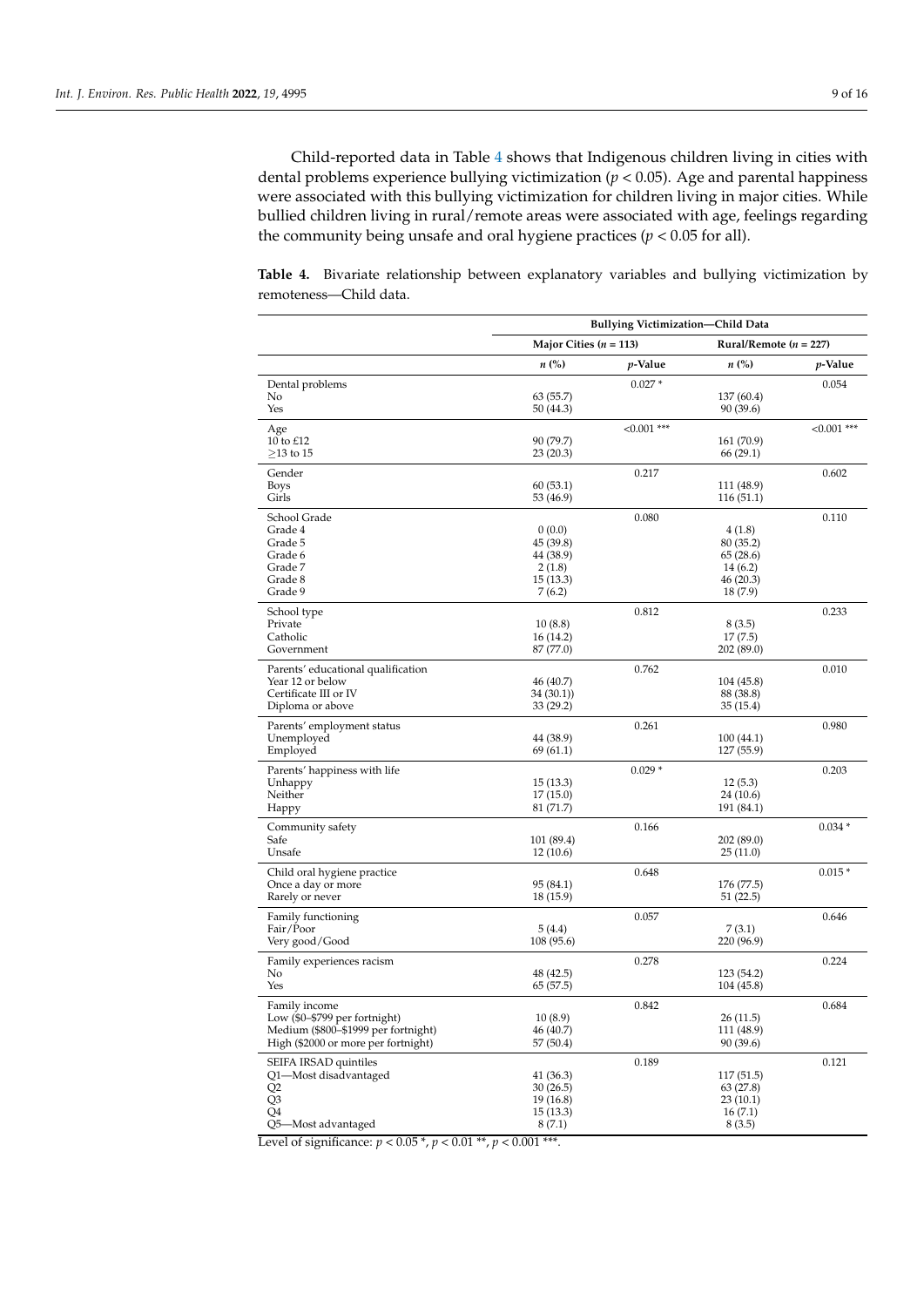#### *3.4. Logistic Models for the Odds of Bullying Victimization*

In Table [5,](#page-10-0) the results of the logistic regression models are presented. These models were used to investigate the association between bullying victimization, and dental problems and other potential covariates. Parent data shows that children who had any dental problem were 2.20 times (95% CI, 1.20–4.02) more likely to be bullied in major cities than those who had no dental problems. Both parent data and child data demonstrate that children with parents with lower levels of education (who completed Certification III/IV) were significantly associated with bullying in only rural/remote areas compared to those parents with higher education (who completed Year12 or Diploma).

|                                                                                                            | <b>Parent Data</b>                   |                                           | Child Data                           |                                              |
|------------------------------------------------------------------------------------------------------------|--------------------------------------|-------------------------------------------|--------------------------------------|----------------------------------------------|
|                                                                                                            | <b>Major Cities</b>                  | Rural/Remote                              | <b>Major Cities</b>                  | Rural/Remote                                 |
|                                                                                                            | aOR<br>$(95\% \text{ CI})$           | aOR<br>(95% CI)                           | aOR<br>$(95\% \text{ CI})$           | aOR<br>$(95\% \text{ CI})$                   |
| Dental problems (ref. No)<br><b>Yes</b>                                                                    | $2.20$ ** $(1.20, 4.02)$             | 1.41(0.93, 2.14)                          | 1.57(0.87, 2.83)                     | 1.38(0.94, 2.04)                             |
| Age (ref. 10 to $\leq$ 12 years)<br>$>13$ to 15                                                            | 1.40(0.76, 2.56)                     | 0.82(0.54, 1.24)                          | $0.19$ *** $(0.10, 0.36)$            | $0.42$ *** (0.29, 0.62)                      |
| Parents' educational qualification (ref.<br>Year 12 or below)<br>Certificate III or IV<br>Diploma or above | 1.44(0.72, 2.90)<br>0.99(0.48, 2.04) | $1.65 * (1.06, 2.57)$<br>1.35(0.74, 2.45) | 1.09(0.55, 2.16)<br>1.18(0.58, 2.40) | $2.04$ ** $(1.35, 3.09)$<br>1.56(0.90, 2.70) |
| Parents' happiness with life (ref.<br>Happy)<br>Neither<br>Unhappy                                         | 0.53(0.15, 1.83)<br>0.41(0.15, 1.10) | 1.54(0.58, 4.07)<br>1.24(0.58, 2.66)      | 1.53(0.41, 5.66)<br>0.56(0.21, 1.57) | 2.27(0.89, 5.76)<br>$2.08 * (0.99, 4.39)$    |
| Community safety (ref. Safe)<br>Unsafe                                                                     | 2.67(0.93, 7.59)                     | $2.65$ ** (1.30, 5.40)                    | 2.26(0.77, 6.62)                     | $2.44 * (1.22, 4.86)$                        |
| Child oral hygiene practice (ref. Once<br>a day or more)<br>Rarely or never                                | 1.45(0.63, 3.36)                     | 1.33(0.78, 2.27)                          | 0.73(0.31, 1.76)                     | $2.33$ ** $(1.41, 3.86)$                     |
| Family experiences racial<br>discrimination (ref. No)<br>Yes                                               | $3.27$ *** (1.70, 6.29)              | $2.39$ *** $(1.58, 3.63)$                 | 0.69(0.38, 1.26)                     | 1.14(0.78, 1.66)                             |

#### <span id="page-10-0"></span>**Table 5.** Logistic models for bullying victimization.

aOR = Adjusted odds ratio; CI = confidence interval. Level of significance:  $p < 0.05$  \*,  $p < 0.01$  \*\*,  $p < 0.001$  \*\*\*.

Children who were living in unsafe communities in rural/remote areas were 2.65 times (95% CI, 1.30–5.40) [parent data] and 2.44 times (95% CI, 1.41–3.86) [child data] more likely to experience bullying victimization than those who had a safe community. Only child data found that children with poor oral hygiene were significantly (OR 2.33, 95% CI, 1.41–3.86) associated with bullying in rural/remote areas. In contrast, from the parent-reported data, bullying victimization was significantly associated with families who experienced racism regardless of location (major cities: OR 3.27, 95% CI, 1.70–6.29; rural/remote: OR 2.39, 95% CI, 1.58–3.63) compared to their counterparts.

#### **4. Discussion**

This study examines the relationship between poor dental health and the bullying experience of Australian Indigenous children. Our findings indicate that both bullying and poor dental health were present in major cities and in rural/remote Australia, however, poor dental health was only significantly associated with bullying victimisation in major cities, and not in rural/remote Australia. Parental happiness with life which is an important component of SEWB [\[11](#page-13-7)[,59\]](#page-15-13) was a protective factor regarding whether a child experienced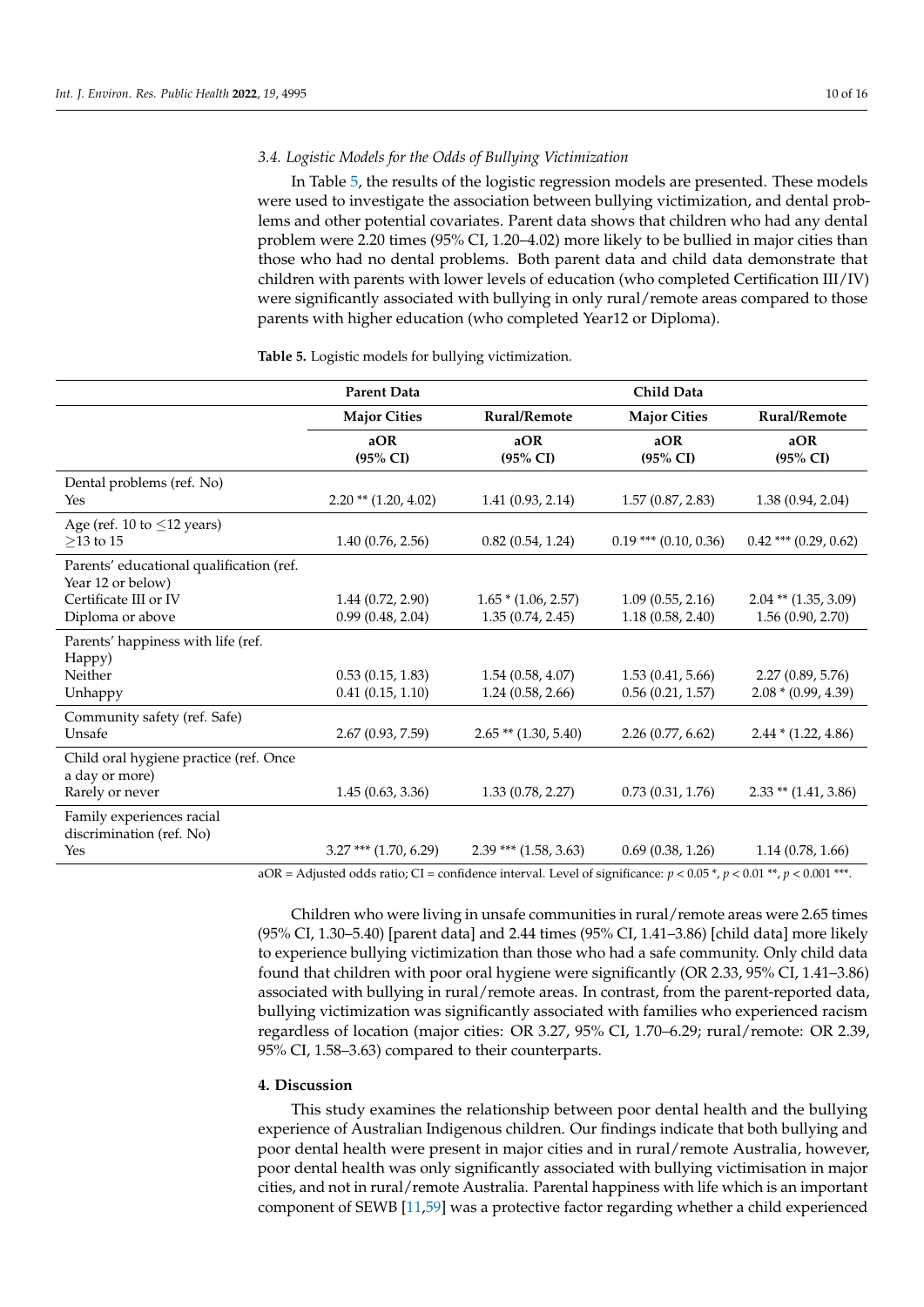bullying, while the family experience of racial discrimination or prejudice was associated with bullying victimisation. This study highlights the importance of providing equitable access to dental healthcare in Australia including culturally appropriate services, and the importance of strengthening Indigenous SEWB for the benefit of the community.

Our study found poorer oral health was significantly associated with a higher likelihood of being bullied in urban areas for Indigenous adolescents. We hypothesise that this bullying due to poor oral health in urban areas may be more pronounced than in rural areas possibly because parents cannot afford private dental services for their children or may not have access to, or may be unaware of, or are waiting for, public dental services. This lack of access to dental services may result in Indigenous children having poor dental health (e.g., dental anomalies, mouth pain, and bad breath), and consequently, this may increase their chances of being bullied [\[17,](#page-14-4)[19,](#page-14-3)[24\]](#page-14-6). This may be in comparison to their non-Indigenous peers who may be more likely to access dental care and may, therefore, have better oral health.

Research suggests that a smile denotes self-esteem, self-confidence and well-being [\[61\]](#page-15-15) and children with concerns about their teeth tend to smile less [\[62\]](#page-15-16). A recent survey reported that 30% of Indigenous Australians did not access services (including dental services) over the past-12 months when needed. Of these, 32% did not access the dentist primarily due to cost [\[63,](#page-15-17)[64\]](#page-15-18). One urban Australian study found some parents avoided public clinics for preventive dental healthcare because of shame about the state of their children's teeth, negative experiences from the services such as dentists wrongly reporting families to social services, and other concerns superseding prophylactic care [\[65\]](#page-15-19). Parents commonly reported that dentists in public clinics would remove teeth rather than provide restorative services [\[65\]](#page-15-19), further exacerbating the difference in appearance between Indigenous children and their urban peers. This has been echoed by other studies [\[66](#page-15-20)[–69\]](#page-16-0), in addition to concerns including long waiting lists, inaccessibility of transport, cultural safety and discrimination against Indigenous families for the state of their oral health, for being Aboriginal, or stigma surrounding the service [\[65\]](#page-15-19). Moreover, evidence suggests that there is still a large gap between the dental health of Indigenous and non-Indigenous Australians in urban areas, as dental health care has not been culturally tailored [\[70\]](#page-16-1).

Our study also revealed that although a high proportion of total respondents in rural/remote areas experienced bullying and/or poor dental health, the proportion of bullied victims with dental problems was low in rural/remote areas compared to urban areas. Moreover, we found that the association between dental problems and bullying in rural areas was not statistically significant, which is inconsistent with previous studies. For example, Coffin reported a very high level of bullying among rural Indigenous youths with 40% of respondents saying they saw or experienced bullying every day or nearly every day [\[26\]](#page-14-8). Higher levels of bullying in rural communities have been partly due to a lack of access to employment, transport, and services, such as mental health support [\[26\]](#page-14-8), and particularly in impoverished rural areas, bullying is often ignored by teachers [\[26,](#page-14-8)[71\]](#page-16-2). For Indigenous Australians, the higher rate of bullying in rural/remote areas is compounded by the historical context of colonisation and subsequent policies of assimilation.

Good parental SEWB significantly reduced the probability of children being bullied, as well as poor dental health in major cities. Bullying was more likely to be experienced by children in families where the parents had experienced racism. Happy parents are more likely to be able to emotionally support their children [\[72,](#page-16-3)[73\]](#page-16-4) and establish strong cultural connections in the community [\[74\]](#page-16-5), both of which are known to be protective against bullying [\[75\]](#page-16-6). High SEWB may also lead parents to encourage good oral hygiene and seek dental health care for their children even if parents are uncomfortable with the services offered. Furthermore, high SEWB may be associated with higher levels of employment [\[76](#page-16-7)[–78\]](#page-16-8) potentially overcoming the barrier of cost when accessing private healthcare.

Racial discrimination experienced by families may be associated with increased rates of bullying and poor dental health in the same way that discrimination is associated with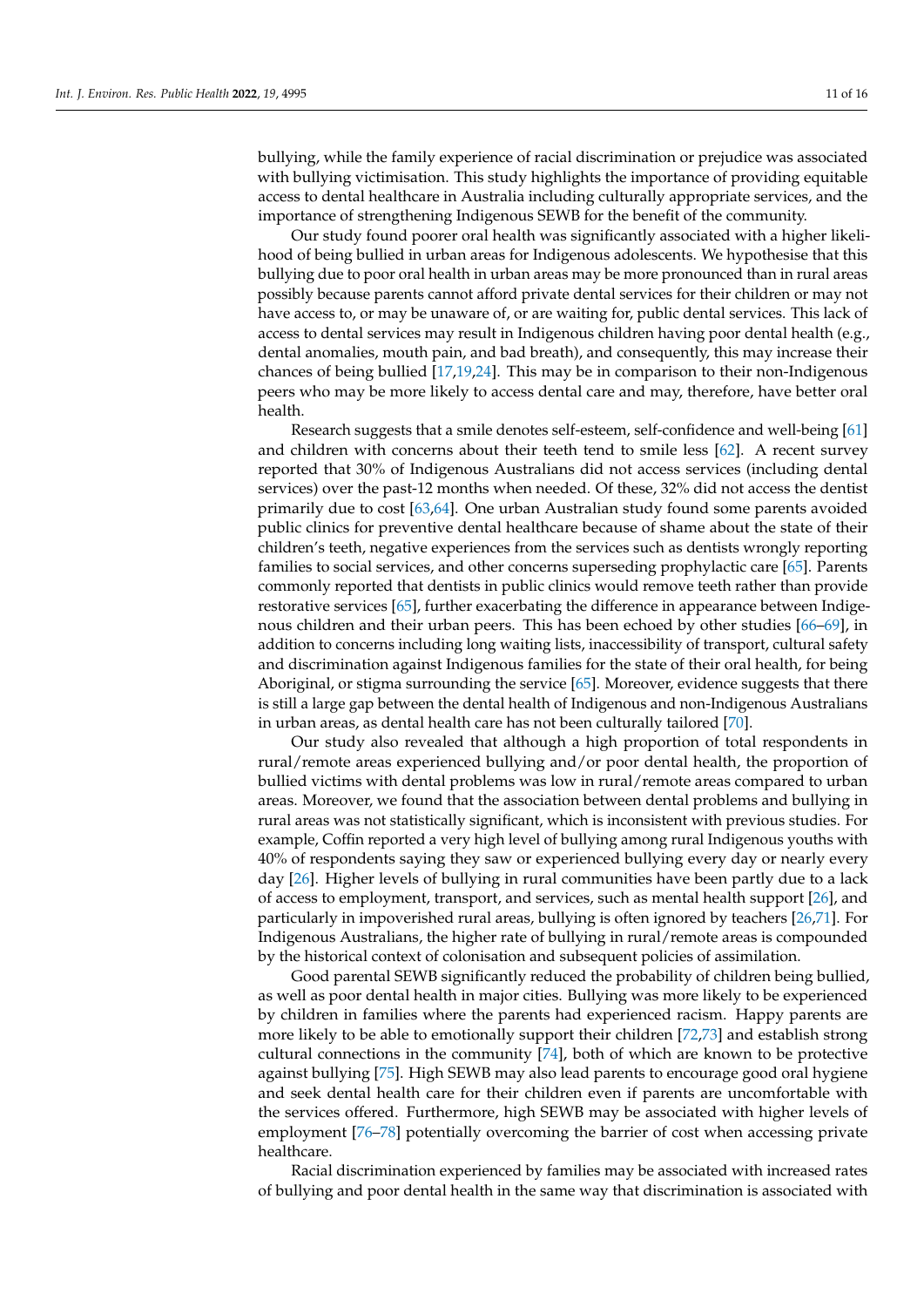poor mental health [\[66](#page-15-20)[,79\]](#page-16-9). Indigenous children experience some of the highest levels of marginalisation in the world [\[66,](#page-15-20)[80,](#page-16-10)[81\]](#page-16-11). Experiences of racial discrimination may lead to parents not seeking dental healthcare for their children or waiting until only removing teeth is viable, and this may lead to bullying in school [\[17](#page-14-4)[,20](#page-14-5)[–23](#page-14-26)[,82](#page-16-12)[,83\]](#page-16-13).

Bullying in school has significant implications and must be addressed given its prevalence among Indigenous adolescents. Victims of bullying are less likely to finish school, have poorer mental health [\[75](#page-16-6)[,84](#page-16-14)[,85\]](#page-16-15), have greater internalising and externalising problems [\[86\]](#page-16-16), and are more likely to use alcohol and marijuana than non-victims [\[87\]](#page-16-17). Coffin notes that schoolyard bullying is described by Aboriginal students as "something that Aboriginal people do" p. 90, and is affected by the "wider socioeconomic context which, in this case, has been shaped by centuries of institutional racism toward Aboriginal Australians" p. 85 [\[26\]](#page-14-8). This indicates reducing the prevalence of bullying among Indigenous adolescents may be difficult.

This study was the first, to the best of our knowledge, finding that Australian Indigenous children with poor dentition experience higher rates of bullying. These findings contribute to our understanding of the relationships between poor dental health and bullying for Indigenous children in both urban and rural/remote areas and highlight potential protective factors. The LSIC data has a fairly large sample, and the sites selected were intended to reflect the geographic distribution of Indigenous children within Australia and their varied environments [\[88\]](#page-16-18). However, our study has some limitations. The sample of Indigenous children is, despite best efforts, not nationally representative, and therefore, may not be generalizable for non-Indigenous Australian children. The data was cross-sectional, and therefore, cannot conclude with certainty a causal relationship. However, evidence suggests that in Aboriginal populations bullying for appearance differences occurs as it also does with other populations [\[26\]](#page-14-8). In addition, we were restricted only to include school-bullying in general as the other forms of bullying, such as cyberbullying and social isolation were not available in the dataset. Moreover, we could not include some important factors, such as performance and behaviours at school, physical activity and sporting behaviours of Indigenous children as these data were not collected in the survey that we used in this study, though these variables have been proposed predictors of bullying behaviours in prior studies [\[38](#page-14-20)[,89\]](#page-16-19). Lastly, considering the focus is on oral health and bullying, the analytical methods used may lead to selection bias in the results. Further, self-reported data may result in recall bias and social-desirability bias, although past studies validated that self-reporting is the most credible method for determining children's and adolescents' health risk behaviours [\[90](#page-16-20)[,91\]](#page-16-21).

#### **5. Conclusions**

This study generates new evidence surrounding the relationship between oral health and bullying in a cohort of Australian Indigenous children. The proportion of participants reporting experiencing bullying and poor oral health is unacceptably high in this sample. Racism and poor oral hygiene increase the likelihood of being bullied. Further, our study identifies two protective factors against bullying for Indigenous adolescents. These factors are strong parental social and emotional well-being (SEWB) and living in a community that is self-reported as being safe. These findings suggest future efforts aiming to decrease bullying against Indigenous adolescents should be directed at strengthening the communities, reinforcing positive behaviours, and enhancing cultural resilience to reduce disparities, as well as to promote health and wellbeing among our Indigenous population.

**Author Contributions:** M.I.I.: Conceptualization, Methodology, Software, Formal analysis, Investigation, Resources, Data curation, Visualization, Writing—original draft, Writing—review & editing; V.C.: Writing—original draft, Writing—review & editing; T.E.: Writing—review & editing; A.M.: Overall supervision, Writing—review & editing. All authors have read and agreed to the published version of the manuscript.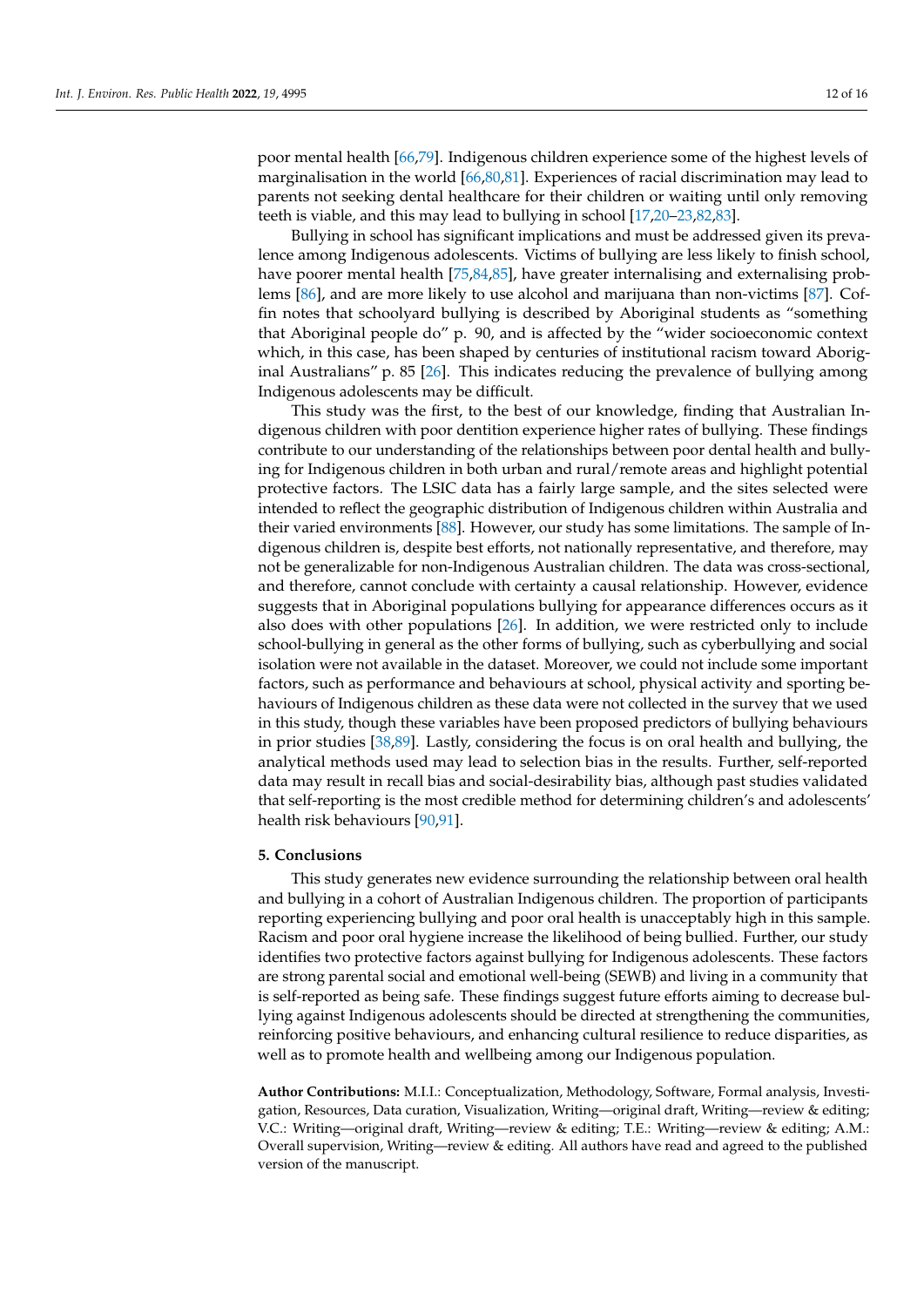**Funding:** The salary of Alexandra Martiniuk is being funded by the National Health and Medical Research Council (NHMRC) Investigator Grant (Reference Application ID: APP1195086), while the other authors did not receive any specific grant from funding agencies in the public, commercial, or not-for-profit sectors for this research. The NHMRC had no role in the design of the study, the collection, analysis, and interpretation of data, or in the manuscript writing.

**Institutional Review Board Statement:** The study was conducted in accordance with the Declaration of Helsinki, and approved by the Footprints in Time Steering Committee; ethical clearance for the content and fieldwork processes is obtained from the Human Research Ethics Committee of the Australian Institute of Aboriginal and Torres Strait Islander Studies (Ethics Code: AIATSIS).

**Informed Consent Statement:** Written informed consent was obtained from all subjects involved in the study.

**Data Availability Statement:** The Footprints in Time—Longitudinal Study of Indigenous Children (LSIC) dataset is publicly available from the National Centre for Longitudinal Data (NCLD), Australian Data Archive (ADA) Dataverse upon request available at [https://dataverse.ada.edu.au/](https://dataverse.ada.edu.au/dataverse/lsic) [dataverse/lsic](https://dataverse.ada.edu.au/dataverse/lsic) (accessed on 3 September 2021). Authors do not have permission to share this unit record data without endorsement from the Australian Department of Social Services.

**Acknowledgments:** This paper utilizes unit record data from Footprints in Time, the Longitudinal Study of Indigenous Children (LSIC), an initiative of the Australian Government. The authors would like to thank the Department of Social Services (DSS) and the Footprints in Time Steering Committee to conduct the study. In addition, the authorship team would like to acknowledge the National Centre for Longitudinal Data (NCLD) and Australian Data Archive for providing the access to the LSIC dataset.

**Conflicts of Interest:** The authors declared no potential conflict of interest with respect to the research, authorship, and/or publication of this article.

#### **References**

- <span id="page-13-0"></span>1. Hunt, J.; Smith, D. Strengthening Indigenous Community Governance: A Step towards Advancing Reconciliation in Australia. 2018. Available online: <https://openresearch-repository.anu.edu.au/handle/1885/148930> (accessed on 3 September 2021).
- <span id="page-13-1"></span>2. Commonwealth of Australia. *National Strategic Framework for Aboriginal and Torres Strait Islander Peoples' Mental Health and Social and Emotional Wellbeing*; Department of the Prime Minister and Cabinet, Australian Government: Canberra, Australia, 2017.
- <span id="page-13-2"></span>3. Gee, G.; Dudgeon, P.; Schultz, C.; Hart, A.; Kelly, K. Aboriginal and Torres Strait Islander social and emotional wellbeing. *Work. Together Aborig. Torres Strait Isl. Ment. Health Wellbeing Princ. Pract.* **2014**, *2*, 55–68.
- <span id="page-13-3"></span>4. Dudgeon, P.B.S.; Bray, A.; Calma, T.; McPhee, R.; Ring, I. *Connection between Family, Kinship and Social and Emotional Wellbeing*; Australian Institute of Health and Welfare: Canberra, Australia, 2021.
- <span id="page-13-4"></span>5. Miller, H.M.; Young, C.; Nixon, J.; Talbot-McDonnell, M.; Cutmore, M.; Tong, A.; Craig, J.C.; Woolfenden, S. Parents' and carers' views on factors contributing to the health and wellbeing of urban Aboriginal children. *Aust. N. Z. J. Public Health* **2020**, *44*, 265–270. [\[CrossRef\]](http://doi.org/10.1111/1753-6405.12992) [\[PubMed\]](http://www.ncbi.nlm.nih.gov/pubmed/32510750)
- <span id="page-13-5"></span>6. Williams, S.; Jamieson, L.; MacRae, A.; Gray, A. Review of Indigenous oral Health. 2011. Available online: [https://ro.ecu.edu.au/](https://ro.ecu.edu.au/ecuworks2011/757/) [ecuworks2011/757/](https://ro.ecu.edu.au/ecuworks2011/757/) (accessed on 3 September 2021).
- 7. Hopcraft, M.; Chow, W. Dental caries experience in aboriginal and Torres Strait islanders in the northern peninsula area, Queensland. *Aust. Dent. J.* **2007**, *52*, 300–304. [\[CrossRef\]](http://doi.org/10.1111/j.1834-7819.2007.tb00506.x) [\[PubMed\]](http://www.ncbi.nlm.nih.gov/pubmed/18265686)
- 8. Endean, C.; Roberts-Thomson, K.; Wooley, S. A n angu oral health: The status of the Indigenous population of the Anangu Pitjantjatjara lands. *Aust. J. Rural. Health* **2004**, *12*, 99–103. [\[CrossRef\]](http://doi.org/10.1111/j.1440-1854.2004.00566.x)
- 9. Schuch, H.S.; Haag, D.G.; Kapellas, K.; Arantes, R.; Peres, M.A.; Thomson, W.; Jamieson, L.M. The magnitude of Indigenous and non-Indigenous oral health inequalities in Brazil, New Zealand and Australia. *Community Dent. Oral Epidemiol.* **2017**, *45*, 434–441. [\[CrossRef\]](http://doi.org/10.1111/cdoe.12307)
- <span id="page-13-6"></span>10. Australian Indigenous HealthInfoNet. Overview of Aboriginal and Torres Strait Islander Health Status 2020. 2021. Available online: <https://ro.ecu.edu.au/ecuworkspost2013/10640/> (accessed on 3 September 2021).
- <span id="page-13-7"></span>11. Australian Institute of Health and Welfare (AIHW). *Australia's Children*; AIHW: Canberra, Australia, 2020.
- <span id="page-13-8"></span>12. Davies, M.J.; Spencer, A.J.; Westwater, A.; Simmons, B. Dental caries among Australian Aboriginal, non-Aboriginal Australianborn, and overseas-born children. *Bull. World Health Organ.* **1997**, *75*, 197–203.
- <span id="page-13-9"></span>13. Skamagas, M.; Breen, T.; LeRoith, D. Update on diabetes mellitus: Prevention, treatment, and association with oral diseases. *Oral Dis.* **2008**, *14*, 105–114. [\[CrossRef\]](http://doi.org/10.1111/j.1601-0825.2007.01425.x)
- 14. Humphrey, L.L.; Fu, R.; Buckley, D.I.; Freeman, M.; Helfand, M. Periodontal disease and coronary heart disease incidence: A systematic review and meta-analysis. *J. Gen. Intern. Med.* **2008**, *23*, 2079. [\[CrossRef\]](http://doi.org/10.1007/s11606-008-0787-6)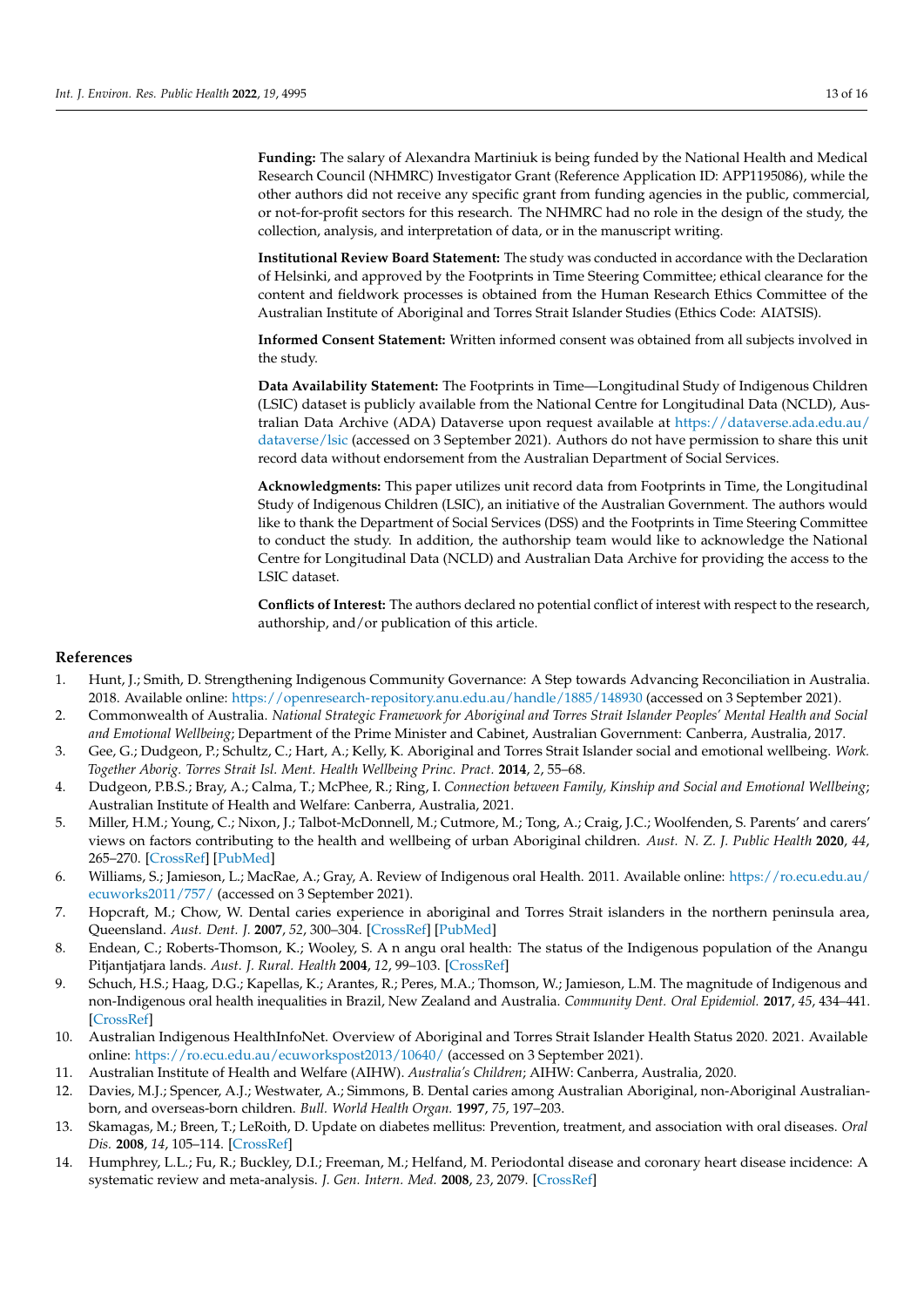- <span id="page-14-0"></span>15. Jamieson, L.M.; Paradies, Y.C.; Gunthorpe, W.; Cairney, S.J.; Sayers, S.M. Oral health and social and emotional well-being in a birth cohort of Aboriginal Australian young adults. *BMC Public Health* **2011**, *11*, 656. [\[CrossRef\]](http://doi.org/10.1186/1471-2458-11-656)
- <span id="page-14-1"></span>16. Gatto, R.C.J.; Garbin, A.J.Í.; Corrente, J.E.; Garbin, C.A.S. The relationship between oral health-related quality of life, the need for orthodontic treatment and bullying, among Brazilian teenagers. *Dent. Press J. Orthod.* **2019**, *24*, 73–80. [\[CrossRef\]](http://doi.org/10.1590/2177-6709.24.2.073-080.oar)
- <span id="page-14-4"></span>17. Barasuol, J.C.; Soares, J.P.; Castro, R.G.; Giacomin, A.; Gonçalves, B.M.; Klein, D.; Torres, F.M.; Borgatto, A.F.; Ramos-Jorge, M.L.; Bolan, M.; et al. Untreated Dental Caries Is Associated with Reports of Verbal Bullying in Children 8–10 Years Old. *Caries Res.* **2017**, *51*, 482–488. [\[CrossRef\]](http://doi.org/10.1159/000479043) [\[PubMed\]](http://www.ncbi.nlm.nih.gov/pubmed/28954260)
- <span id="page-14-2"></span>18. King, T. Bad Breath and School Bullying. Available online: <http://www.thedentalnetwork.com.hk/bad-breath> (accessed on 31 August 2021).
- <span id="page-14-3"></span>19. Scheffel, D.L.S.; Jeremias, F.; Fragelli, C.M.B.; Dos Santos-Pinto, L.A.M.; Hebling, J.; de Oliveira, O.B., Jr. Esthetic dental anomalies as motive for bullying in schoolchildren. *Eur. J. Dent.* **2014**, *8*, 124–128. [\[CrossRef\]](http://doi.org/10.4103/1305-7456.126266)
- <span id="page-14-5"></span>20. Bright, M.A.; Alford, S.M.; Hinojosa, M.S.; Knapp, C.; Fernandez-Baca, D.E. Adverse childhood experiences and dental health in children and adolescents. *Community Dent. Oral Epidemiol.* **2015**, *43*, 193–199. [\[CrossRef\]](http://doi.org/10.1111/cdoe.12137)
- 21. All4health. Bullying: Nothing to Smile About. Available online: [https://all4oralhealth.wordpress.com/2016/02/11/bullying](https://all4oralhealth.wordpress.com/2016/02/11/bullying-nothing-to-smile/)[nothing-to-smile/](https://all4oralhealth.wordpress.com/2016/02/11/bullying-nothing-to-smile/) (accessed on 31 August 2021).
- 22. Cunningham, S.J. The psychology of facial appearance. *Dent. Update* **1999**, *26*, 438–443. [\[CrossRef\]](http://doi.org/10.12968/denu.1999.26.10.438) [\[PubMed\]](http://www.ncbi.nlm.nih.gov/pubmed/10765787)
- <span id="page-14-26"></span>23. Seehra, J.; Fleming, P.S.; Newton, T.; DiBiase, A.T. Bullying in orthodontic patients and its relationship to malocclusion, self-esteem and oral health-related quality of life. *J. Orthod.* **2011**, *38*, 247–256. [\[CrossRef\]](http://doi.org/10.1179/14653121141641) [\[PubMed\]](http://www.ncbi.nlm.nih.gov/pubmed/22156180)
- <span id="page-14-6"></span>24. Al-Bitar, Z.B.; Al-Omari, I.K.; Sonbol, H.N.; Al-Ahmad, H.T.; Cunningham, S.J. Bullying among Jordanian schoolchildren, its effects on school performance, and the contribution of general physical and dentofacial features. *Am. J. Orthod. Dentofac. Orthop.* **2013**, *144*, 872–878. [\[CrossRef\]](http://doi.org/10.1016/j.ajodo.2013.08.016) [\[PubMed\]](http://www.ncbi.nlm.nih.gov/pubmed/24286910)
- <span id="page-14-7"></span>25. Al-Omari, I.K.; Al-Bitar, Z.B.; Sonbol, H.N.; Al-Ahmad, H.T.; Cunningham, S.J.; Al-Omiri, M. Impact of bullying due to dentofacial features on oral health–related quality of life. *Am. J. Orthod. Dentofac. Orthop.* **2014**, *146*, 734–739. [\[CrossRef\]](http://doi.org/10.1016/j.ajodo.2014.08.011)
- <span id="page-14-8"></span>26. Coffin, J.; Larson, A.; Cross, D. Bullying in an Aboriginal Context. *Aust. J. Indig. Educ.* **2010**, *39*, 77–87. [\[CrossRef\]](http://doi.org/10.1375/S1326011100000934)
- <span id="page-14-9"></span>27. Allison, S.; Roeger, L.; Reinfeld-Kirkman, N. Does school bullying affect adult health? Population survey of health-related quality of life and past victimization. *Aust. N. Z. J. Psychiatry* **2009**, *43*, 1163–1170. [\[CrossRef\]](http://doi.org/10.3109/00048670903270399)
- <span id="page-14-10"></span>28. O'Moore, M.; Kirkham, C. Self-esteem and its relationship to bullying behaviour. *Aggress. Behav. Off. J. Int. Soc. Res. Aggress.* **2001**, *27*, 269–283. [\[CrossRef\]](http://doi.org/10.1002/ab.1010)
- <span id="page-14-11"></span>29. Gini, G.; Pozzoli, T. Association between bullying and psychosomatic problems: A meta-analysis. *Pediatrics* **2009**, *123*, 1059–1065. [\[CrossRef\]](http://doi.org/10.1542/peds.2008-1215) [\[PubMed\]](http://www.ncbi.nlm.nih.gov/pubmed/19255040)
- <span id="page-14-12"></span>30. Fox, C.L.; Boulton, M.J. The social skills problems of victims of bullying: Self, peer and teacher perceptions. *Br. J. Educ. Psychol.* **2005**, *75*, 313–328. [\[CrossRef\]](http://doi.org/10.1348/000709905X25517) [\[PubMed\]](http://www.ncbi.nlm.nih.gov/pubmed/16033669)
- <span id="page-14-13"></span>31. Berguno, G.; Leroux, P.; McAinsh, K.; Shaikh, S. Children's Experience of Loneliness at School and Its Relation to Bullying and the Quality of Teacher Interventions. *Qual. Rep.* **2004**, *9*, 483–499. [\[CrossRef\]](http://doi.org/10.46743/2160-3715/2004.1920)
- <span id="page-14-14"></span>32. Moore, S.E.; Norman, R.E.; Suetani, S.; Thomas, H.J.; Sly, P.D.; Scott, J.G. Consequences of bullying victimization in childhood and adolescence: A systematic review and meta-analysis. *World J. Psychiatry* **2017**, *7*, 60. [\[CrossRef\]](http://doi.org/10.5498/wjp.v7.i1.60) [\[PubMed\]](http://www.ncbi.nlm.nih.gov/pubmed/28401049)
- <span id="page-14-15"></span>33. Forero, R.; McLellan, L.; Rissel, C.; Bauman, A. Bullying behaviour and psychosocial health among school students in New South Wales, Australia: Cross sectional survey. *BMJ* **1999**, *319*, 344–348. [\[CrossRef\]](http://doi.org/10.1136/bmj.319.7206.344)
- <span id="page-14-16"></span>34. Kochenderfer, B.J.; Ladd, G.W. Peer victimization: Cause or consequence of school maladjustment? *Child Dev.* **1996**, *67*, 1305–1317. [\[CrossRef\]](http://doi.org/10.2307/1131701)
- <span id="page-14-17"></span>35. Bauman, S.; Yoon, J. This issue: Theories of bullying and cyberbullying. *Theory Into Pract.* **2014**, *53*, 253–256. [\[CrossRef\]](http://doi.org/10.1080/00405841.2014.947215)
- <span id="page-14-18"></span>36. Thomson, S.; Hillman, K.; Schmid, M.; Rodrigues, S.; Fullarton, J. *Highlights from PIRLS 2016: Australia's Perspective*; Australian Council for Educational Research Ltd.: Victoria, Australia, 2017; Available online: [https://research.acer.edu.au/cgi/viewcontent.](https://research.acer.edu.au/cgi/viewcontent.cgi?article=1001&context=pirls) [cgi?article=1001&context=pirls](https://research.acer.edu.au/cgi/viewcontent.cgi?article=1001&context=pirls) (accessed on 2 September 2021).
- <span id="page-14-19"></span>37. Smokowski, P.R.; Cotter, K.L.; Robertson, C.; Guo, S. Demographic, psychological, and school environment correlates of bullying victimization and school hassles in rural youth. *J. Criminol.* **2013**, *2013*, 137583. [\[CrossRef\]](http://doi.org/10.1155/2013/137583)
- <span id="page-14-20"></span>38. Babarro, I.; Andiarena, A.; Fano, E.; Lertxundi, N.; Vrijheid, M.; Julvez, J.; Barreto, F.B.; Fossati, S.; Ibarluzea, J. Risk and protective factors for bullying at 11 years of age in a Spanish birth cohort study. *Int. J. Environ. Res. Public Health* **2020**, *17*, 4428. [\[CrossRef\]](http://doi.org/10.3390/ijerph17124428)
- <span id="page-14-21"></span>39. Ngo, A.T.; Nguyen, L.H.; Dang, A.K.; Hoang, M.T.; Nguyen, T.H.T.; Vu, G.T.; Do, H.T.; Tran, B.X.; Latkin, C.A.; Ho, R.C. Bullying experience in urban adolescents: Prevalence and correlations with health-related quality of life and psychological issues. *PLoS ONE* **2021**, *16*, e0252459. [\[CrossRef\]](http://doi.org/10.1371/journal.pone.0252459)
- <span id="page-14-22"></span>40. Lohoar, S.; Butera, N.; Kennedy, E. Strengths of Australian Aboriginal Cultural Practices in Family Life and Child Rearing. 2014. Available online: [https://aifs.gov.au/cfca/publications/strengths-australian-aboriginal-cultural-practices-family-life-and-child](https://aifs.gov.au/cfca/publications/strengths-australian-aboriginal-cultural-practices-family-life-and-child-r)[r](https://aifs.gov.au/cfca/publications/strengths-australian-aboriginal-cultural-practices-family-life-and-child-r) (accessed on 3 September 2021).
- <span id="page-14-23"></span>41. Australian Institute of Family Studies (AIFS). *The Longitudinal Study of Australian Children Annual Statistical Report 2016*; AIFS: Melbourne, Australia, 2017.
- <span id="page-14-24"></span>42. Thomson, S.; Wernert, N.; O'Grady, E.; Rodrigues, S. TIMSS 2015: Reporting Australia's Results. 2017. Available online: [https://research.acer.edu.au/cgi/viewcontent.cgi?article=1002&context=timss\\_2015](https://research.acer.edu.au/cgi/viewcontent.cgi?article=1002&context=timss_2015) (accessed on 3 September 2021).
- <span id="page-14-25"></span>43. Kiyak, H.A. Does orthodontic treatment affect patients' quality of life? *J. Dent. Educ.* **2008**, *72*, 886–894. [\[CrossRef\]](http://doi.org/10.1002/j.0022-0337.2008.72.8.tb04564.x) [\[PubMed\]](http://www.ncbi.nlm.nih.gov/pubmed/18676797)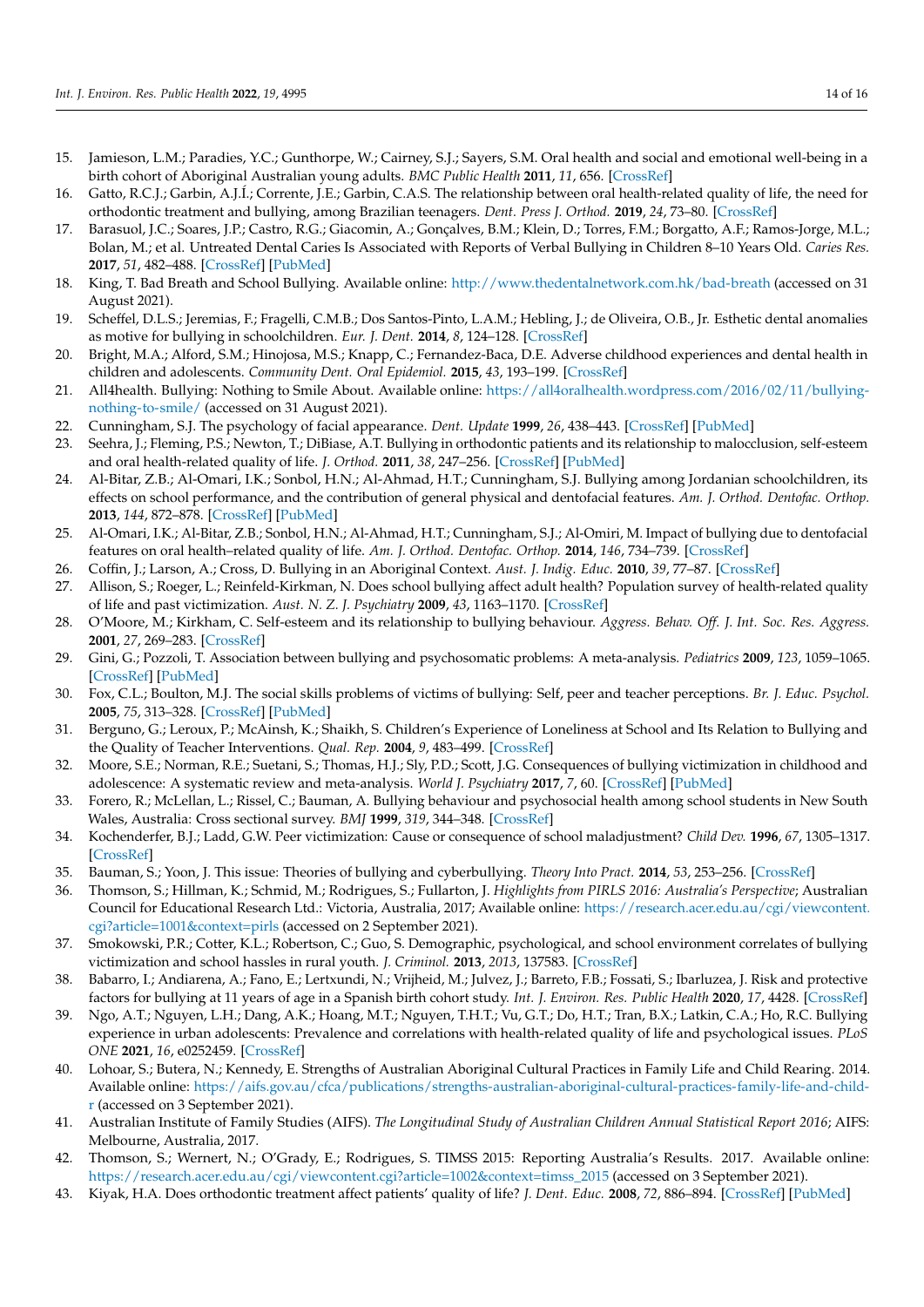- <span id="page-15-0"></span>44. Irving, M.; Gwynne, K.; Angell, B.; Tennant, M.; Blinkhorn, A. Client perspectives on an Aboriginal community led oral health service in rural Australia. *Aust. J. Rural. Health* **2017**, *25*, 163–168. [\[CrossRef\]](http://doi.org/10.1111/ajr.12307)
- 45. Mejia, G.C.; Parker, E.J.; Jamieson, L.M. An introduction to oral health inequalities among Indigenous and non-Indigenous populations. *Int. Dent. J.* **2010**, *60*, 212–215. [\[PubMed\]](http://www.ncbi.nlm.nih.gov/pubmed/20718305)
- <span id="page-15-1"></span>46. Roberts-Thomson, K.F.; Spencer, A.J.; Jamieson, L.M. Oral health of Aboriginal and Torres Strait Islander Australians. *Med. J. Aust.* **2008**, *188*, 592–593. [\[CrossRef\]](http://doi.org/10.5694/j.1326-5377.2008.tb01798.x)
- <span id="page-15-2"></span>47. Tsey, K.; Whiteside, M.; Daly, S.; Deemal, A.; Gibson, T.; Cadet-James, Y.; Wilson, A.; Santhanam, R.; Haswell-Elkins, M.R. Adapting the 'Family Wellbeing'empowerment program to the needs of remote Indigenous school children. *Aust. N. Z. J. Public Health* **2005**, *29*, 112–116. [\[CrossRef\]](http://doi.org/10.1111/j.1467-842X.2005.tb00059.x)
- <span id="page-15-3"></span>48. Gwynn, J.; Skinner, J.; Dimitropoulos, Y.; Masoe, A.; Rambaldini, B.; Christie, V.; Sohn, W.; Gwynne, K. Community based programs to improve the oral health of Australian Indigenous adolescents: A systematic review and recommendations to guide future strategies. *BMC Health Serv. Res.* **2020**, *20*, 1–14. [\[CrossRef\]](http://doi.org/10.1186/s12913-020-05247-w) [\[PubMed\]](http://www.ncbi.nlm.nih.gov/pubmed/32375764)
- <span id="page-15-4"></span>49. Von Elm, E.; Altman, D.G.; Egger, M.; Pocock, S.J.; Gøtzsche, P.C.; Vandenbroucke, J.P. The Strengthening the Reporting of Observational Studies in Epidemiology (STROBE) statement: Guidelines for reporting observational studies. *Bull. World Health Organ.* **2007**, *85*, 867–872. [\[CrossRef\]](http://doi.org/10.2471/BLT.07.045120)
- <span id="page-15-5"></span>50. Thurber, K.A.; Banks, E.; Banwell, C. Cohort Profile: Footprints in Time, the Australian Longitudinal Study of Indigenous Children. *Int. J. Epidemiol.* **2015**, *44*, 789–800. [\[CrossRef\]](http://doi.org/10.1093/ije/dyu122)
- <span id="page-15-6"></span>51. Westrupp, E.M.; D'Esposito, F.; Freemantle, J.; Mensah, F.K.; Nicholson, J.M. Health outcomes for Australian Aboriginal and Torres Strait Islander children born preterm, low birthweight or small for gestational age: A nationwide cohort study. *PLoS ONE* **2019**, *14*, e0212130. [\[CrossRef\]](http://doi.org/10.1371/journal.pone.0212130)
- <span id="page-15-7"></span>52. Australian Government Department of Social Services. Footprints in Time: The Longitudinal Study of Indigenous Children, Release 11 (Waves 1–11). 2021. Available online: [https://ada.edu.au/footprints-in-time-the-longitudinal-study-of-indigenous](https://ada.edu.au/footprints-in-time-the-longitudinal-study-of-indigenous-children-release-11-waves-1-11/)[children-release-11-waves-1-11/](https://ada.edu.au/footprints-in-time-the-longitudinal-study-of-indigenous-children-release-11-waves-1-11/) (accessed on 3 September 2021).
- <span id="page-15-8"></span>53. Thurber, K.; Walker, J.; Dunbar, T.; Guthrie, J.; Calear, A.; Batterham, P.; Richardson, A.; Strazdins, L.; Walter, M.; Doery, K. Measuring Child Mental Health, Psychological Distress, and Social and Emotional Wellbeing in the Longitudinal Study of Indigenous Children. 2019. Available online: [https://openresearch-repository.anu.edu.au/bitstream/1885/173695/1/Technical%](https://openresearch-repository.anu.edu.au/bitstream/1885/173695/1/Technical%20Report_Validation%20of%20child%20measures%20in%20LSIC__Final.pdf) [20Report\\_Validation%20of%20child%20measures%20in%20LSIC\\_\\_Final.pdf](https://openresearch-repository.anu.edu.au/bitstream/1885/173695/1/Technical%20Report_Validation%20of%20child%20measures%20in%20LSIC__Final.pdf) (accessed on 3 September 2021).
- <span id="page-15-9"></span>54. Hewitt, B. *The Longitudinal Study of Indigenous Children: Implications of the Study Design for Analysis and Results*; Institute for Social Science Research: St Lucia, Australia, 2012.
- <span id="page-15-10"></span>55. Zhuchkova, S.; Rotmistrov, A. How to choose an approach to handling missing categorical data:(un) expected findings from a simulated statistical experiment. *Qual. Quant.* **2021**, *56*, 1–22. [\[CrossRef\]](http://doi.org/10.1007/s11135-021-01114-w)
- <span id="page-15-11"></span>56. Carlson, B.; Frazer, R. *Cyberbullying and Indigenous Australians: A Review of the Literature*; Macquarie University: Sydney, Australia, 2018.
- 57. Fogarty, W.; Lovell, M.; Langenberg, J.; Heron, M.-J. *Deficit Discourse and Strengths-Based Approaches: Changing the Narrative of Aboriginal and Torres Strait Islander Health and Wellbeing*; The Lowitja Institute: Melbourne, Australia, 2018.
- <span id="page-15-12"></span>58. Thurber, K.A.; Thandrayen, J.; Banks, E.; Doery, K.; Sedgwick, M.; Lovett, R. Strengths-based approaches for quantitative data analysis: A case study using the Australian Longitudinal Study of Indigenous Children. *SSM-Popul. Health* **2020**, *12*, 100637. [\[CrossRef\]](http://doi.org/10.1016/j.ssmph.2020.100637)
- <span id="page-15-13"></span>59. Hamilton, M.; Redmond, G. *Conceptualisation of Social and Emotional Wellbeing for Children and Young People, and Policy Implications*; A Research Report for Australian Research Alliance for Children and Youth and the Australian Institute of Health and Welfare; Australian Research Alliance for Children and Youth: Canberra, Australia, 2010.
- <span id="page-15-14"></span>60. Wang, H.; Wang, Y.; Wang, G.; Wilson, A.; Jin, T.; Zhu, L.; Yu, R.; Wang, S.; Yin, W.; Song, H. Structural family factors and bullying at school: A large scale investigation based on a Chinese adolescent sample. *BMC Public Health* **2021**, *21*, 1–10. [\[CrossRef\]](http://doi.org/10.1186/s12889-021-12367-3) [\[PubMed\]](http://www.ncbi.nlm.nih.gov/pubmed/34895204)
- <span id="page-15-15"></span>61. Källestål, C.; Dahlgren, L.; Stenlund, H. Oral health behaviour and self-esteem in Swedish children. *Soc. Sci. Med.* **2000**, *51*, 1841–1849. [\[CrossRef\]](http://doi.org/10.1016/S0277-9536(00)00115-5)
- <span id="page-15-16"></span>62. Low, W.; Tan, S.; Schwartz, S. The effect of severe caries on the quality of life in young children. *Pediatr. Dent.* **1999**, *21*, 325–326. [\[PubMed\]](http://www.ncbi.nlm.nih.gov/pubmed/10509332)
- <span id="page-15-17"></span>63. Australian Institute of Health and Welfare (AIHW). *Health Performance Framework 2020 Summary Report*; Australian Institute of Health and Welfare (AIHW): Canberra, Australia, 2020.
- <span id="page-15-18"></span>64. Davy, C.; Harfield, S.; McArthur, A.; Munn, Z.; Brown, A. Access to primary health care services for Indigenous peoples: A framework synthesis. *Int. J. Equity Health* **2016**, *15*, 1–9. [\[CrossRef\]](http://doi.org/10.1186/s12939-016-0450-5) [\[PubMed\]](http://www.ncbi.nlm.nih.gov/pubmed/27716235)
- <span id="page-15-19"></span>65. Butten, K.; Johnson, N.W.; Hall, K.K.; Toombs, M.; King, N.; O'Grady, K.-A.F. Impact of oral health on Australian urban Aboriginal and Torres Strait Islander families: A qualitative study. *Int. J. Equity Health* **2019**, *18*, 34. [\[CrossRef\]](http://doi.org/10.1186/s12939-019-0937-y) [\[PubMed\]](http://www.ncbi.nlm.nih.gov/pubmed/30777079)
- <span id="page-15-20"></span>66. Priest, N.; Kavanagh, A.; Bécares, L.; King, T. Cumulative effects of bullying and racial discrimination on adolescent health in Australia. *J. Health Soc. Behav.* **2019**, *60*, 344–361. [\[CrossRef\]](http://doi.org/10.1177/0022146519868847) [\[PubMed\]](http://www.ncbi.nlm.nih.gov/pubmed/31526020)
- 67. Priest, N.; Thompson, L.; Mackean, T.; Baker, A.; Waters, E. 'Yarning up with Koori kids'—hearing the voices of Australian urban Indigenous children about their health and well-being. *Ethn. Health* **2017**, *22*, 631–647. [\[CrossRef\]](http://doi.org/10.1080/13557858.2016.1246418)